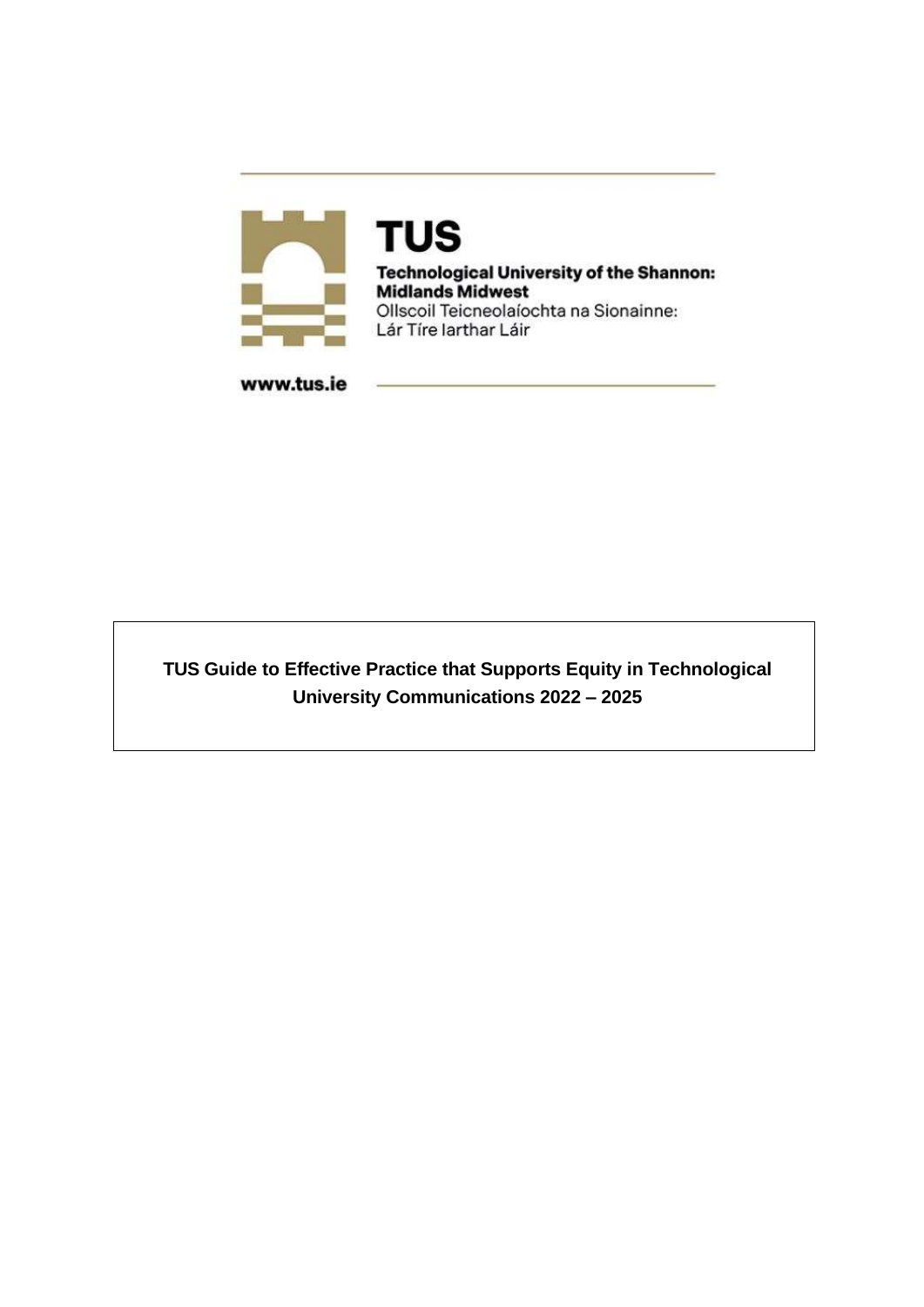

#### **Document Control Record**

| <b>Academic Quality Assurance and Enhancement Handbook</b>                                                                              |                                                                                                      |  |  |  |  |  |
|-----------------------------------------------------------------------------------------------------------------------------------------|------------------------------------------------------------------------------------------------------|--|--|--|--|--|
|                                                                                                                                         | Volume X: No X                                                                                       |  |  |  |  |  |
| <b>Document Title</b><br>TUS Guide to Effective Practice that Supports Equity in<br>Technological University Communications 2022 - 2025 |                                                                                                      |  |  |  |  |  |
| <b>Document Entrust</b>                                                                                                                 | <b>Academic Council Subcommittee:</b><br>Quality Management: Assurance, Enhancement &<br>Integration |  |  |  |  |  |
| <b>Document Status</b>                                                                                                                  | <b>Draft</b>                                                                                         |  |  |  |  |  |
| <b>Revision No</b>                                                                                                                      | 1.0                                                                                                  |  |  |  |  |  |
| <b>Pages</b>                                                                                                                            | Page 2 of 23                                                                                         |  |  |  |  |  |
| <b>Approval Body</b>                                                                                                                    | <b>Academic Council</b>                                                                              |  |  |  |  |  |
| Date of Approval                                                                                                                        | 29/04/2022                                                                                           |  |  |  |  |  |
| <b>Next Revision</b>                                                                                                                    | 2025                                                                                                 |  |  |  |  |  |

| <b>Revision History</b>                                  |                           |  |  |  |
|----------------------------------------------------------|---------------------------|--|--|--|
| <b>Revision No</b><br><b>Comments/Summary of Changes</b> |                           |  |  |  |
| 1.0                                                      | Noted by Academic Council |  |  |  |
|                                                          |                           |  |  |  |
|                                                          |                           |  |  |  |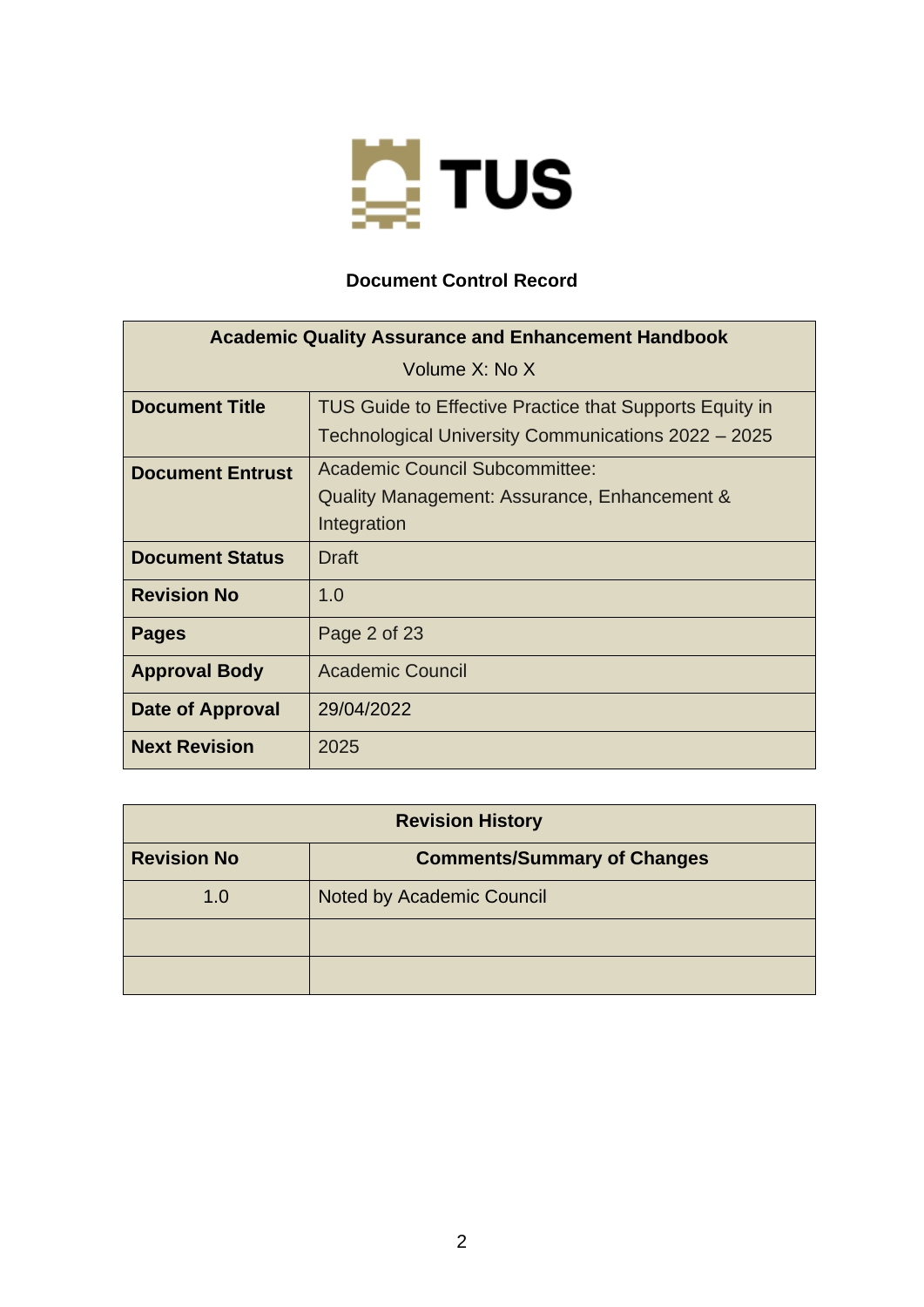## Contents

| 1.0  |                                                                   |  |
|------|-------------------------------------------------------------------|--|
| 2.0  |                                                                   |  |
| 3.0  |                                                                   |  |
| 4.0  | Part A: Incorporating Accessibility Features into Documentation 7 |  |
| 4.1  |                                                                   |  |
| 4.2  |                                                                   |  |
| 4.3  |                                                                   |  |
| 4.5  |                                                                   |  |
| 4.6  |                                                                   |  |
| 4.7  |                                                                   |  |
| 4.8  |                                                                   |  |
| 4.9  |                                                                   |  |
| 4.10 | Effectively Displaying Data in Tables, Charts and Diagrams 12     |  |
| 4.11 |                                                                   |  |
| 4.12 |                                                                   |  |
| 4.13 | Summary and Overall Recommendations (Accessibility Table)  13     |  |
| 5.0  | Part B: Making Gender Neutral Documents and Communications  16    |  |
| 6.0  |                                                                   |  |
| 7.0  |                                                                   |  |
| 7.0  |                                                                   |  |
|      |                                                                   |  |
|      |                                                                   |  |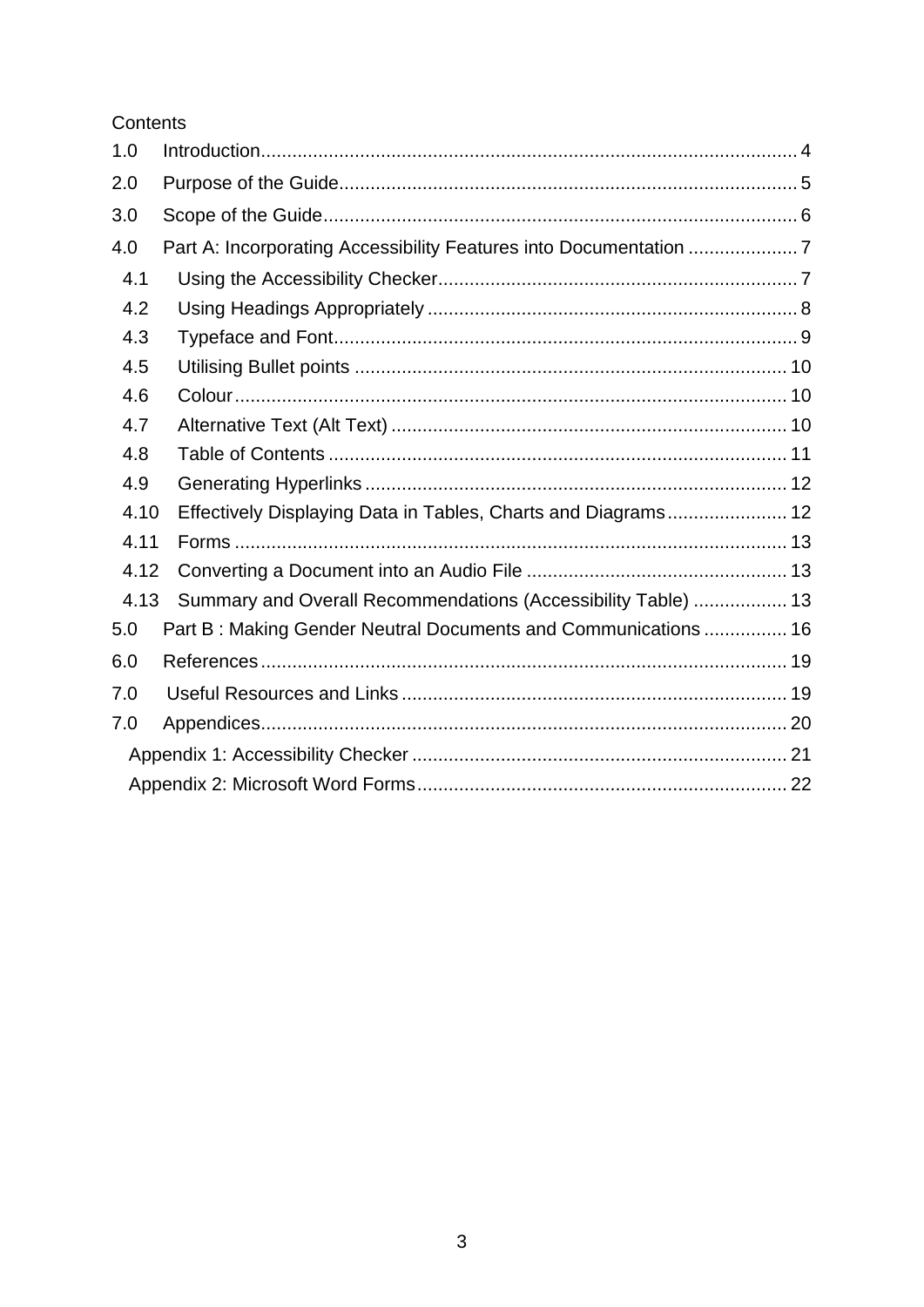#### <span id="page-3-0"></span>1.0 Introduction

The Technological University of the Shannon: Midlands Midwest (hereafter referred to as TUS or the Technological University) is a regionally focused higher education institution with a national and international outlook. Among its shared values includes a commitment to equality, diversity and inclusion. TUS values and promotes inclusiveness, equity of opportunity and respect for all students and staff. The Technological University aims to provide opportunities for all students and staff to thrive in higher education and in the wider community through the promotion of positive identities and abilities, the celebration of diversity and difference, and the provision of an inclusive, participative culture and environment.

In its application for designation as a Technological University, TUS identified *Equity and Inclusiveness* as a shared value *"we will value and promote inclusiveness, equity of opportunity and respect for all students and staff, especially those from under*represented groups, such as ethnic minorities and persons with disabilities."<sup>[1]</sup> TUS commits to "*provide leadership in promoting and advancing equality, diversity and inclusivity"* and is committed to ensuring "*that education and service planning and provision embrace the needs of all students and staff and are delivered in an environment that is inclusive and accessible to all*". [1]

The Technological Universities Act 2018[2] requires "*the attainment of gender balance and equality of opportunity to be promoted among the students and staff of the technological university*". Therefore, the Technological University has in its foundational attributes<sup>[1]</sup> specified that it will:

- *"deliver a supportive people-orientated learning environment and studentcentred educational experience where students and staff can benefit from opportunities for development, with a shared set of common aims and clear lines of communication", and that it will;*
- *"take an integrated, collaborative approach that listens to the voices of all stakeholders and that upholds principles of equality, diversity, and inclusion".*

The Technological University is increasingly diverse and it is vital that all members of its community and external stakeholders are supported through accessible documentation that supports equality diversity and inclusion. This is consistent with the objectives outlined in its application for designation to:

- build an environment where all members of the TU are respected equally and where everybody's cultural identity and sense of belonging are nurtured.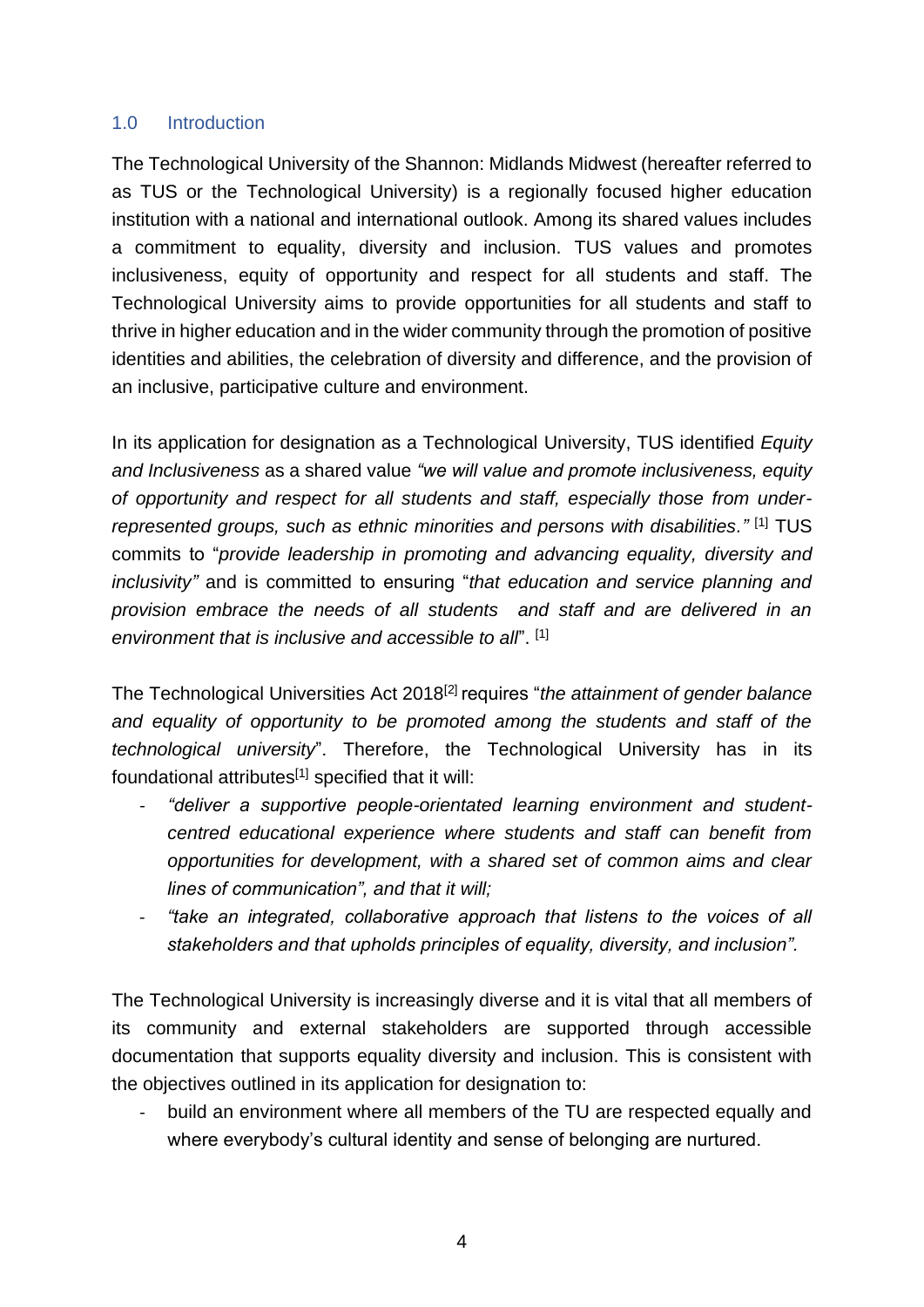- ensure that education and service planning and provision embrace the needs of all students and staff and are delivered in an environment that is inclusive and accessible to all.<sup>[1]</sup>

The Technological University is cognisant of its obligations under The Equal Status Acts 2000-2015<sup>[3]</sup>, as amended which prohibits discrimination on the provision of goods and services, accommodation and education. The Disability Act 2005[4] identifies the requirement to provide information in an accessible format. In developing documentation in accordance with the Guidelines set out in this Policy, the Technological University will be mindful of its statutory obligations under these Acts.

This guide is designed to align to national and international effective practice that supports Equality, Diversity and Inclusion objectives in Technological University Communications, particularly in its written documentation. This is consistent with the EU directive requiring public bodies to ensure their content is accessible to everyone. [5] It is also in line with the *Technological Higher Education Quality Framework (THEQF)* [6] principle of quality assurance and enhancement, "*consistency with policy and international effective practice"*, which has been adopted by TUS.

## <span id="page-4-0"></span>2.0 Purpose of the Guide

This Guide is produced in the context of TUS's commitment to equality, diversity and inclusion and our commitments within our institutional wide Athena Swan Gender Equality Action Plan. It provides a set of guidelines to ensure that a consistent approach is adopted across the TUS in the development of formal University Documentation that is cognisant of the diversity of all readers.

The Equal Status Acts outline the grounds in which individuals can be/or feel discriminated against and these include disability and gender. It is therefore imperative that our formal University documentation is cognisant of the obligations under the Equal status Act and is fully inclusive

Part A of this guide, *Incorporating Accessibility Features into Documentation,* provides recommendations for developing documentation that incorporates clear layout and structure and utilises accessibility features that support the effective use of the resulting documentation by all readers. Part B, *Making Gender Neutral Documents and Communications*, outlines effective practice and guidance in making gender neutral communications and contains a listing of suggested neutral word/phrase.

Depending on the type of documentation that is being written, it is acknowledged that there may be a number of factors to be considered and a need to balance different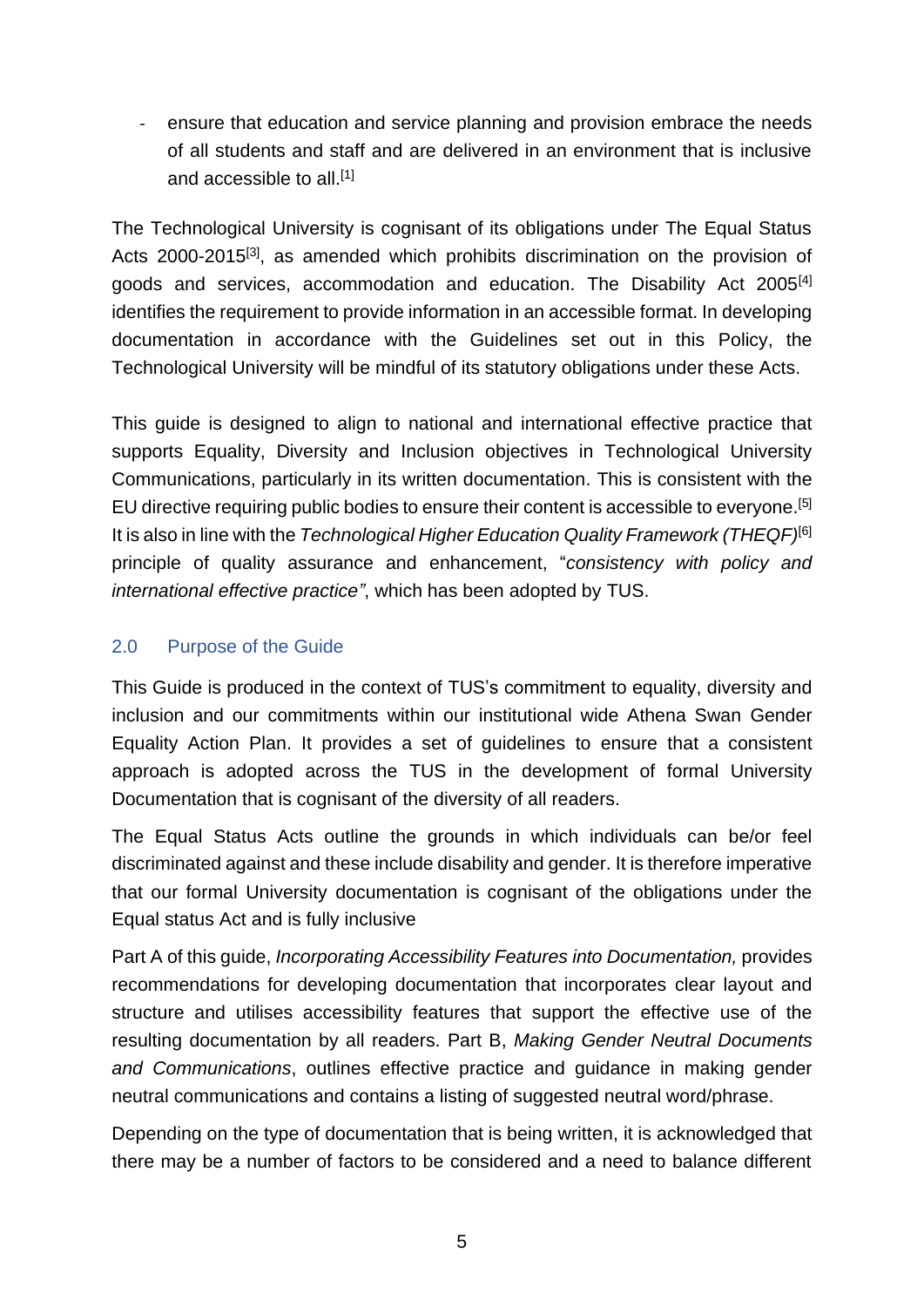parameters for a variety of formal Technological University documentation.

## <span id="page-5-0"></span>3.0 Scope of the Guide

This Guide shall be a constituent document of the TUS Quality Assurance Handbook. It shall serve as an approved reference point and guidance for Technological University Staff and assist in producing Technological University documentation, including Policies and Reports inter alia, that takes account of accessibility principles and supports inclusivity. The constituent documents of the TUS Quality Assurance Handbook shall be formatted in a manner that takes account of best practices relating to the accessibility principles outlined in this document and utilise gender neutral terminology. This document is not intended as a Guide for UDL principles in the context of the design of learning resources.

Part A of this Guide outlines how accessibility features may be utilised to generate documentation that allows for content to be presented in an accessible manner. These guidelines focus on how formal Technological University documentation such as Policies and Reports can be written and presented in a professional and consistent format.

The guide is designed to further inform staff when writing Technological University documentation on the recommended layout, structure, and style to ensure a consistent approach across the University. The guide covers the following accessibility features:

- Headings
- Typeface and Font
- Bullet points
- Colour contrast
- Alternative text
- Table of Contents
- Hyperlinks
- Forms
- Visual displays diagrams etc
- Accessibility Checker
- Converting a document into an Audio file<sup>[6]</sup>

A summary of recommended approaches for the accessibility features is provided. These recommendations are based on Universal Design for Learning (UDL) and Technical Writing Guidelines. However, it should be noted that there are a variety of factors that may need to be taken into consideration and balanced when adopting a particular approach. It may also be necessary to be cognisant of the type of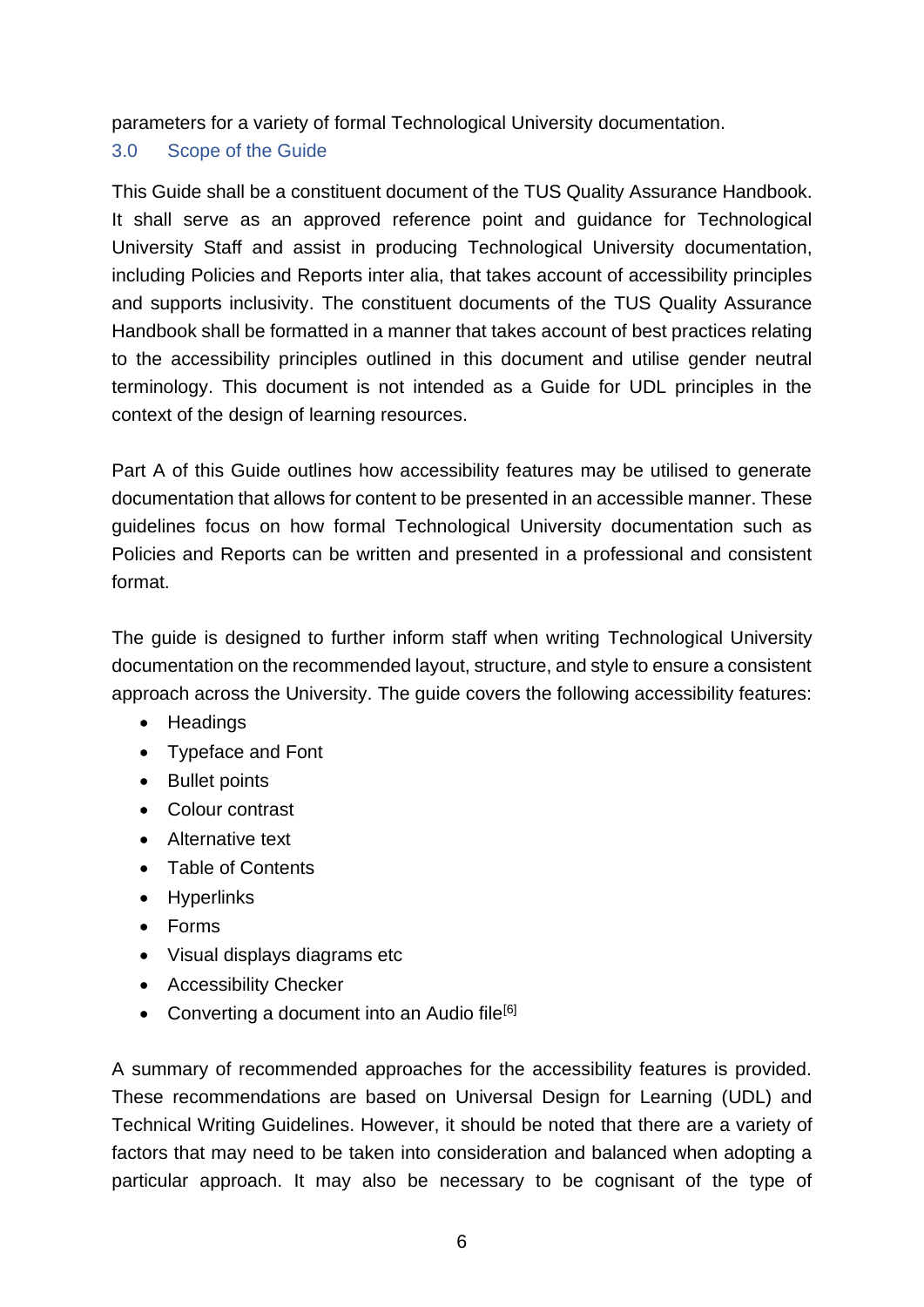documentation that is being produced and consider other factors relating to this (e.g. marketing documents, lecturers notes, formal policies will invariably need to look different (for example, while UDL Guidelines recommend that left aligned text is easier to read, Technical Writing Guidelines indicate that the standard format for Professional/Formal documentation is fully Justified<sup>[7]</sup>).

Therefore, this Guide does not outline one set standard for all documentation and recognises that a variety of factors may need to be balanced when choosing a document format. The type of document being produced may determine which format is selected once all factors are considered.

Part B of this Guide outlines how *Gender Neutral Communication* can be supported. This recognises the importance of respecting diversity, both individuals and groups, and how to ensure that this is reflected within Technological University documentation.

## <span id="page-6-0"></span>4.0 Part A: Incorporating Accessibility Features into Documentation

This section looks at some of the general design and layout features in MS Word that can be selected to improve the accessibility of documentation. These include the font style, use of colours and page layout which can be used to assist readers to go through resulting documentation, find information easily and understand the document more readily. In addition to the general features of Word, there are a number of specific useful accessibility features such as text to speech, alternative text (alt text) and the accessibility checker which can assist in enhancing the accessibility of the documentation.

Effective practice based on national guidelines from organisations such as AHEAD and **AHEAD<sup>[8]</sup>, the National Adult Literacy Agency [NALA](https://www.nala.ie/)<sup>[9]</sup> as well as EU Guidelines<sup>[5]</sup>** and international recommendations including the Center for Applied Special Technology [CAST](https://www.cast.org/)<sup>[10]</sup> are profiled in Section 4.1 to 4.12.

A summary of recommendations to be integrated into the development of University documentation is provided in [Section 4.13.](#page-12-2)

#### <span id="page-6-1"></span>4.1 Using the Accessibility Checker

The Accessibility Checker is a feature within Microsoft Office that checks to see how accessible a document is and how easy the document is for people with disabilities to open, read and edit. When the Checker runs it will highlight any issues within the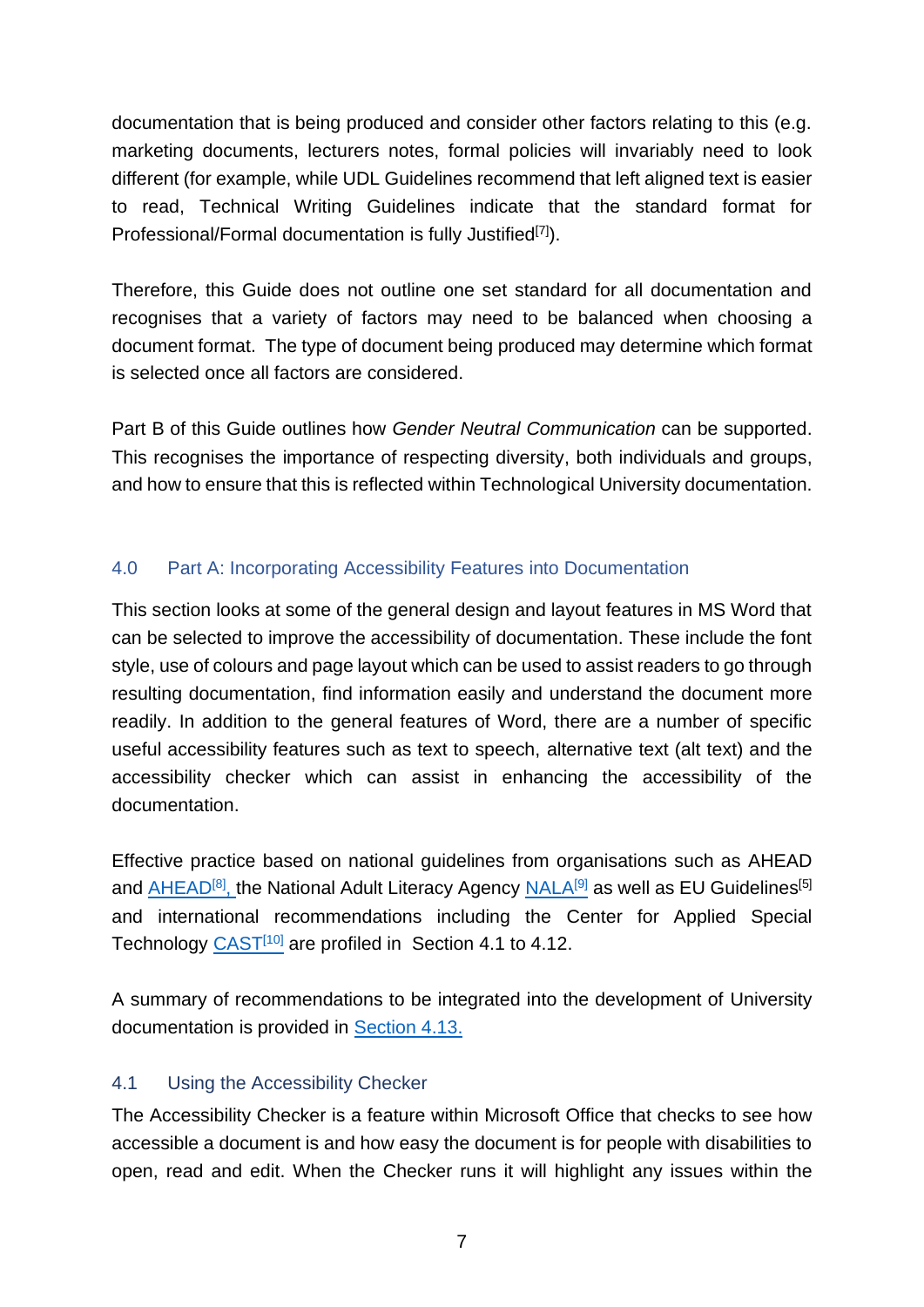document and provide suggestions on how to resolve them. This feature is a useful one to have open from the beginning when writing a document or to look at when a document is being reviewed.

The Accessibility Checker will review the document and highlight issues and warning related to poor accessibility. Some of the areas identified in the Accessibility Checker include:

- Any text where there is poor contrast between the background colour and the text.
- If images or charts are not correctly described or if alternative text is missing from an image.
- Review any tables that have been added to a document and also identify if the order and flow of the table is in sequence.

For further details on how to open and use the Accessibility Checker in Microsoft Word see Appendix 2. Please note that the Accessibility Checker is available in a range of Microsoft Office Applications such as One Note and PowerPoint inter alia.

## <span id="page-7-0"></span>4.2 Using Headings Appropriately

Appropriate use of Headings makes documentation easier to read and helps provide a clear structure. Microsoft Word provides a variety of heading styles that can be used to automatically generate a Table of Contents.

Using separate Headings and sub-headings will automatically separate content and allow readers to find relevant information with greater ease. It will also make information easier to scan and will assist anyone using assistive technologies like the screen reader.

- Headings should be different in colour or size and spacing to normal text so they are easily identifiable as headings.
- Use adequate line spacing around a Heading to help distinguish it from normal text and to ensure it is not clutter on the page.
- Use the Headings in the **Styles** section of the MS Word Ribbon to ensure that each Heading style is the same throughout the document.



**Figure 1. MS Word Ribbon - Heading Styles**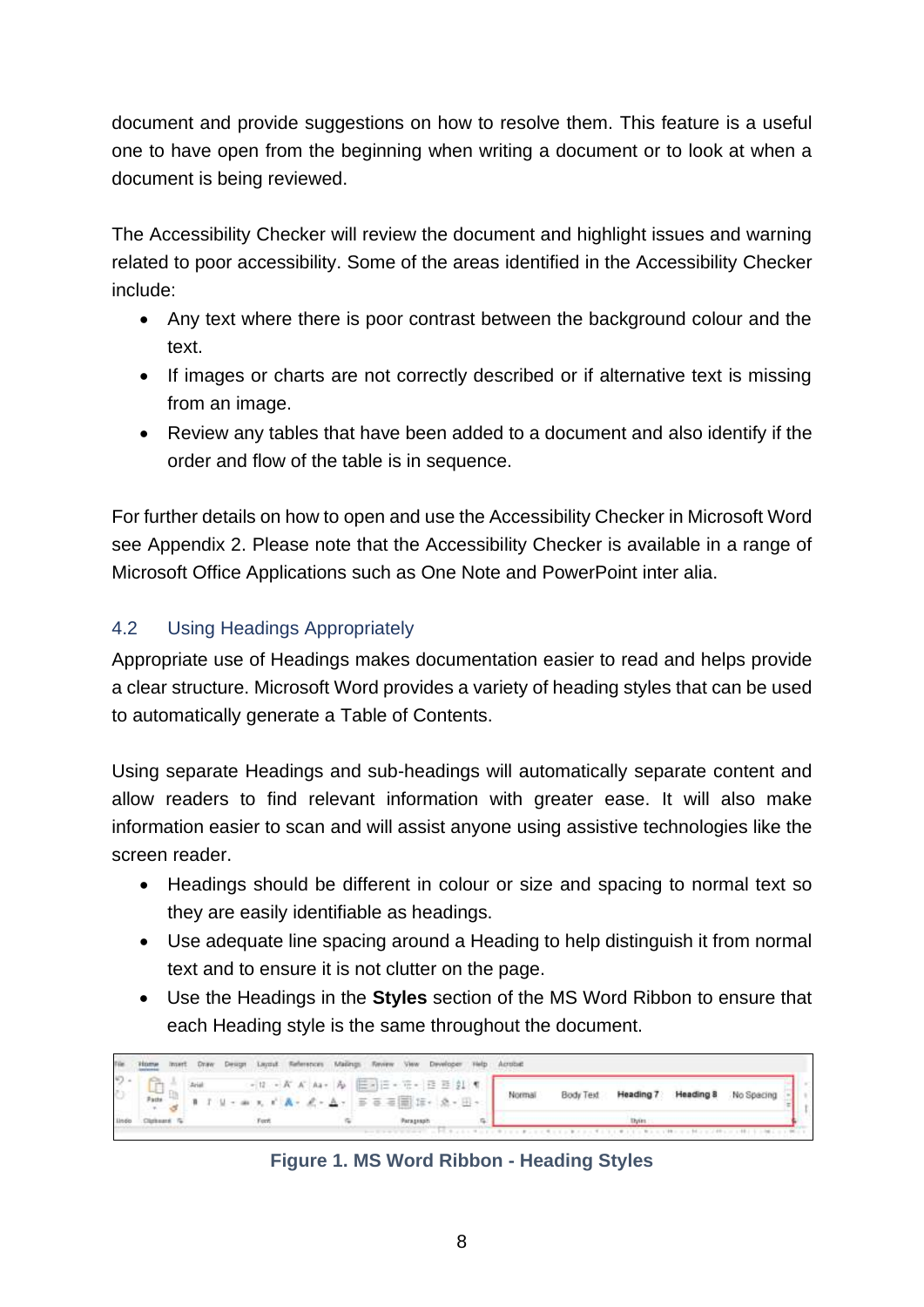## <span id="page-8-0"></span>4.3 Typeface and Font

The typeface and font refer to the style of lettering that is used in the document. The typeface and font selected in a document will impact on the readability of the document and readers will likely lose interest or get frustrated if the words are difficult to recognise.

#### 4.3.1 Typeface

Typeface refers to a collection of related fonts and they are classified by their letterforms. Typeface classifications include, Serif, Sans Serif, Script, Monospace Display and Handwritten inter alia.

- San Serif Typeface like Arial, Tahoma and Verdana are considered more legible to read on-screen and most suitable for documentation being read on a computer.
- In contrast, other fonts like Bodoni MT poster, chiller and *Forte* are quite difficult to read and may cause difficulty for certain readers.

#### 4.3.2 Font

Font refers to the style and variation that can be applied to a Typeface. Examples of changing a Font include changing the weighting, making the font bold or putting in italics.

For example the Typeface Verdana is used below but a different font is used.

- Verdana Regular font
- *Verdana Italic font*
- **Verdana Bold font**
- Verdana Pro Light
- **Verdana Semi-bold**

A document could have one main Typeface throughout the document such as Arial with three fonts used to highlight different sections or content within the document such as:

- Arial Regular for standard text
- **Arial Bold for Headings**
- *Arial Italics for quotes*

#### 4.4 Line Spacing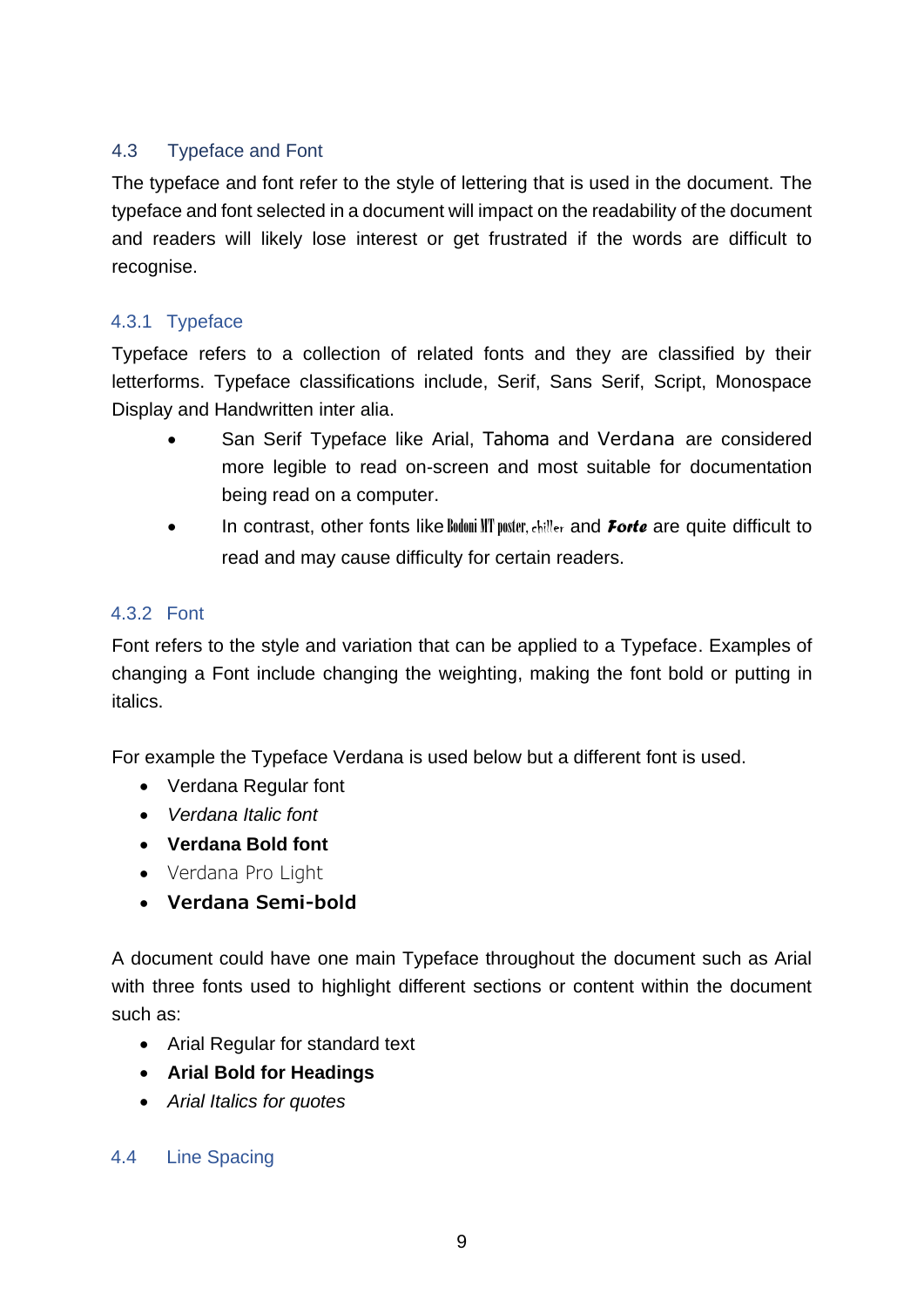Line spacing is the amount of space between each line within a paragraph. Too much can make text disjointed and difficult to read and too little can decrease readability. It is important to ensure that same line spacing is applied throughout the entire document to make it easier to read.

• The recommended amount of spacing between lines is 1.2 to 1.5.

## <span id="page-9-0"></span>4.5 Utilising Bullet points

Bullet points are an effective way of clarifying and presenting data. They can help to focus the reader's attention and provide a visual break from reading longer sections of text. They can be used to highlight the main or key points in a document.

- Avoid long lists of bullet points and sub divide the points if necessary
- Avoid *italics* and underline for emphasis
- Avoid all CAPS because it may convey the wrong tone and make the text more difficult to read. We recognise the word by the shape. This is called Sight Vocabulary and it may slow down the reading process.
- Use Tab button instead of repeatedly using the spacebar. This creates a better experience for students using the "Read Aloud" feature (Read Aloud is a builtin feature in MS Word that will read aloud any text in a document).

## <span id="page-9-1"></span>4.6 Colour

When using colours in documents, ensure that there is strong contrast between the text and the background. Poor contrast affects the readers ability to perceive and interpret the content. For text to be legible or for data in diagrams, tables and charts to be distinguishable there should be a strong colour contrast. The following are examples of good and poor colour contrast:

- Good contrast between text and background.
- Poor contrast between text and **background**.

Poor contrast can make text very difficult to read. It is advisable to use dark contrasting colours like blue, red, green and purple.[7] Certain sight conditions enhance the negative effects for bad contrasts and make text even more difficult to read.

## <span id="page-9-2"></span>4.7 Alternative Text (Alt Text)

Alternative Text, or Alt Text, provides a description of an image. This text can be used to provide an alternative description of the image for those unable to view the image. A screen reader can be used to process and read out the description provided.

Screen readers are used to read out text written in a document. However, if there is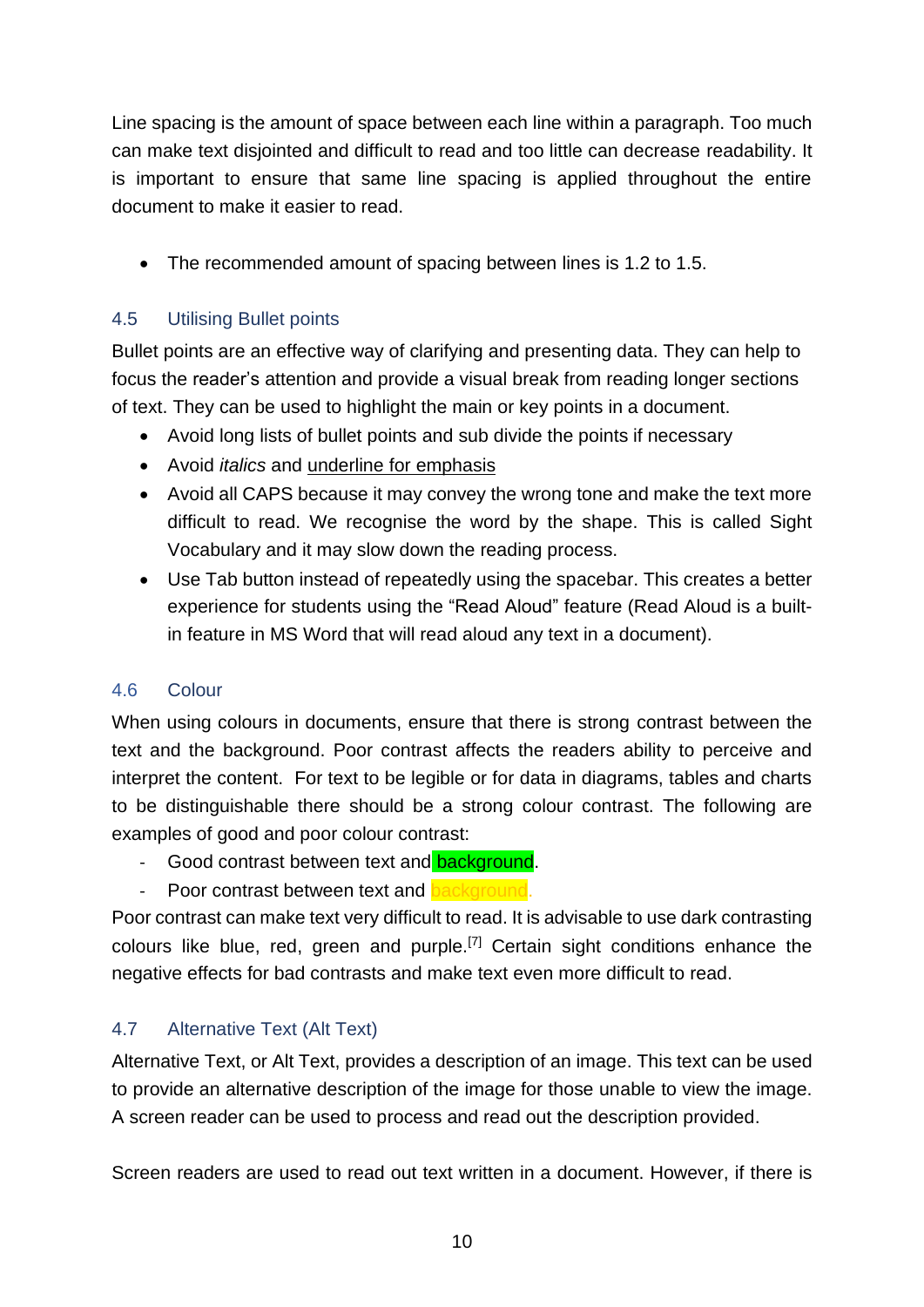an image, graph or a bar chart then the screen reader cannot process this, and the reader will miss out on key information if the Alt Text for the image has not been added.

- To add Alt Text, right-click image and click "Edit Alt Text" and then enter image description.
- Enter in a description of the image that can then be read out by the Read Aloud feature in Word.



**Figure 2 Illustration of the Alt Text Function**

## <span id="page-10-0"></span>4.8 Table of Contents

A Table of Contents is key to helping people review the contents of a document at a high level, it provides an overview of the structure to the document and help readers find relevant information quickly and easily. If the Table of Contents feature in MS Word is used it will automatically update changes that are made to sections and heading within the document. The Table of Contents makes it much easier for students who have learning difficulties like dyslexia to read and process the information within a document.



**Figure 3 Image of the Table of Contents Ribbon**

- Any Sections and Headings that are added to a document should be formatted using the Styles section outlined in Section 4.1 so they will be recognised and included in the Table of Contents.
- It will automatically edit the Table of Contents based on the Headings that have been added to the document.
- Numbering on Headings and Sections will automatically update if sections are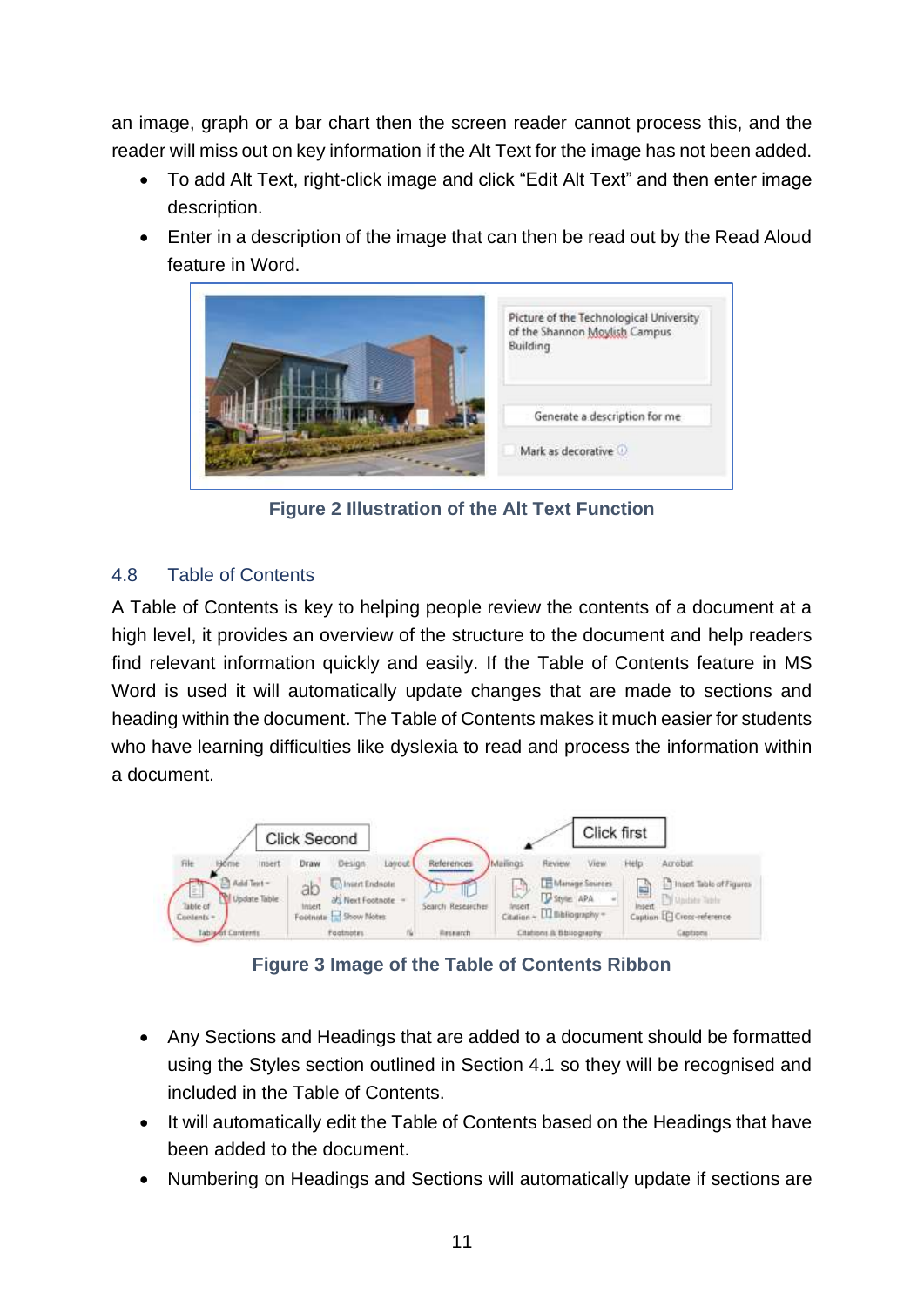manually moved while editing the document.

## <span id="page-11-0"></span>4.9 Generating Hyperlinks

When adding hyperlinks into documentation it is important to distinguish the hyperlink from normal regular text so the reader is aware that a link has been added. The Read Aloud feature within MS Word has a shortcut which will bring up a list of the links in a document. Links need to be unique and descriptive so that they make sense when they are assessed as a list, without the surrounding text for context.

- Avoid displaying the full URL address on the document page, instead rename the link so it is easier for the reader to see what website the link will open.
- Try and use descriptive and relevant text instead of "click here" or similar phrases.
- The standard format for hyperlinks is underlined text in a blue colour, e.g. TUS Midlands Midwest main website would appear as follows: [Home -](https://tus.ie/) TUS

# <span id="page-11-1"></span>4.10 Effectively Displaying Data in Tables, Charts and Diagrams

Data displays refers to data that is presented in a table, chart or diagram and allows for information to be presented in ways that text alone cannot. Diagrams can be used to visually display information, they *"use visual means to show qualitative differences*  and relationship<sup>" [8]</sup>. The number and type of charts, diagrams, and tables that can be used to represent data will vary for each document.

The following recommendations will support readers to interpret and follow data being displayed:

- The best way to make sure that charts and diagrams are readable to visually impaired learner is to use detailed Alt Text;
- When adding Alt Text accurately and comprehensively describe every section and connection points of the chart or diagrams;
- When using line charts, it is important to remember any readers who may be colour blind. A slight change in the line style can instantly make the chart more accessible e.g. the use of dotted lines instead of different colours;
- Ensure when using tables and charts that there is good colour contrast between the text and the background.

Further details on design recommendations for diagrams and charts are available from the following link: [Accessibility at Penn State | Charts & Accessibility \(psu.edu\)](https://accessibility.psu.edu/images/charts/)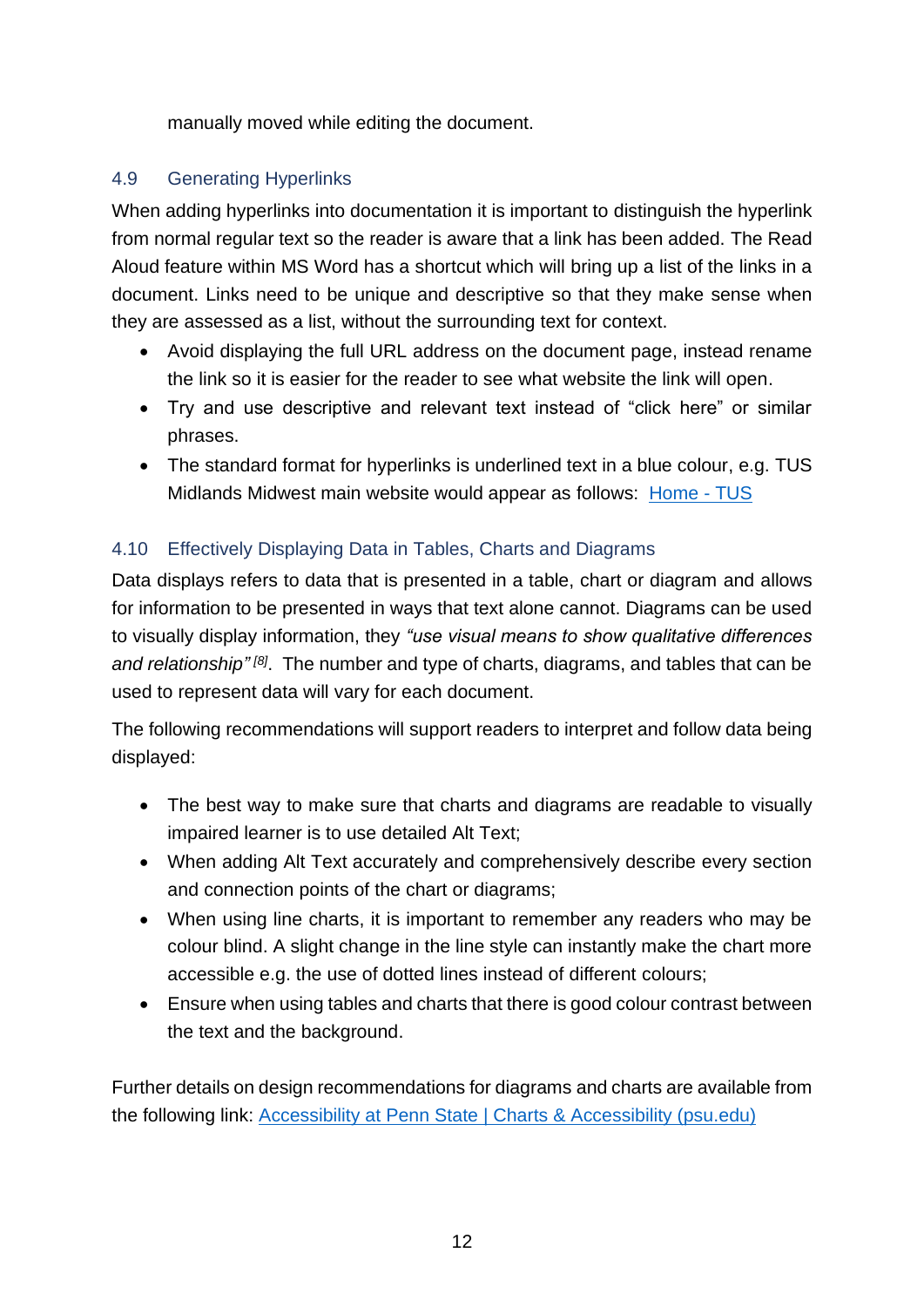#### <span id="page-12-0"></span>4.11 Forms

#### MS Word Forms

There are many Technological University Forms for both staff and students that are developed either as standalone forms or may be included as part of the policy document.

When creating a Form, the *Developer Tab* in Microsoft Word allows for tick boxes, drop down menus and lists to be created. These are easier for users to complete and more accurate when gathering data. The Developer Tab can be added to the Ribbon in Word. The steps for adding and using this feature are available in Appendix 2. Online MS Forms

For online forms, as part of the MS Office 365 suite, all staff have access to MS Forms. This online form allows a link to be sent and shared out to users to gather and collate data. It is recommended to minimise the number of open-ended questions where possible. A generic TUS Template for Online Forms has been created and it can be modified as required. This can be accessed at: TUS [Online Forms](https://forms.office.com/Pages/ShareFormPage.aspx?id=ma6_YTgGrECcOkZcQFn5brUqiyQvBMRBjsbYUmiTB_xUNzE5VjlKNFBaTVlIWVVUQUpUMlRYTjg4Ri4u&sharetoken=rLajrmiCtcMX2JxSCaL7) Template.

#### <span id="page-12-1"></span>4.12 Converting a Document into an Audio File

Information can be processed in multiple different ways and it is important for writers to provide a variety of formats of the information. Producing content in a variety of formats and resources will make content/information more accessible. Many people find that processing information is made easier by listening to it and it is possible to convert a word document into an audio file.

For support on converting a word document to an audio file click on the following guide: [Convert word documents into audio files](https://ally.ac/covid19/)

#### <span id="page-12-2"></span>4.13 Summary and Overall Recommendations (Accessibility Table)

A summary that may be used as a quick reference guide when writing University Documentation has been collated in Table 1.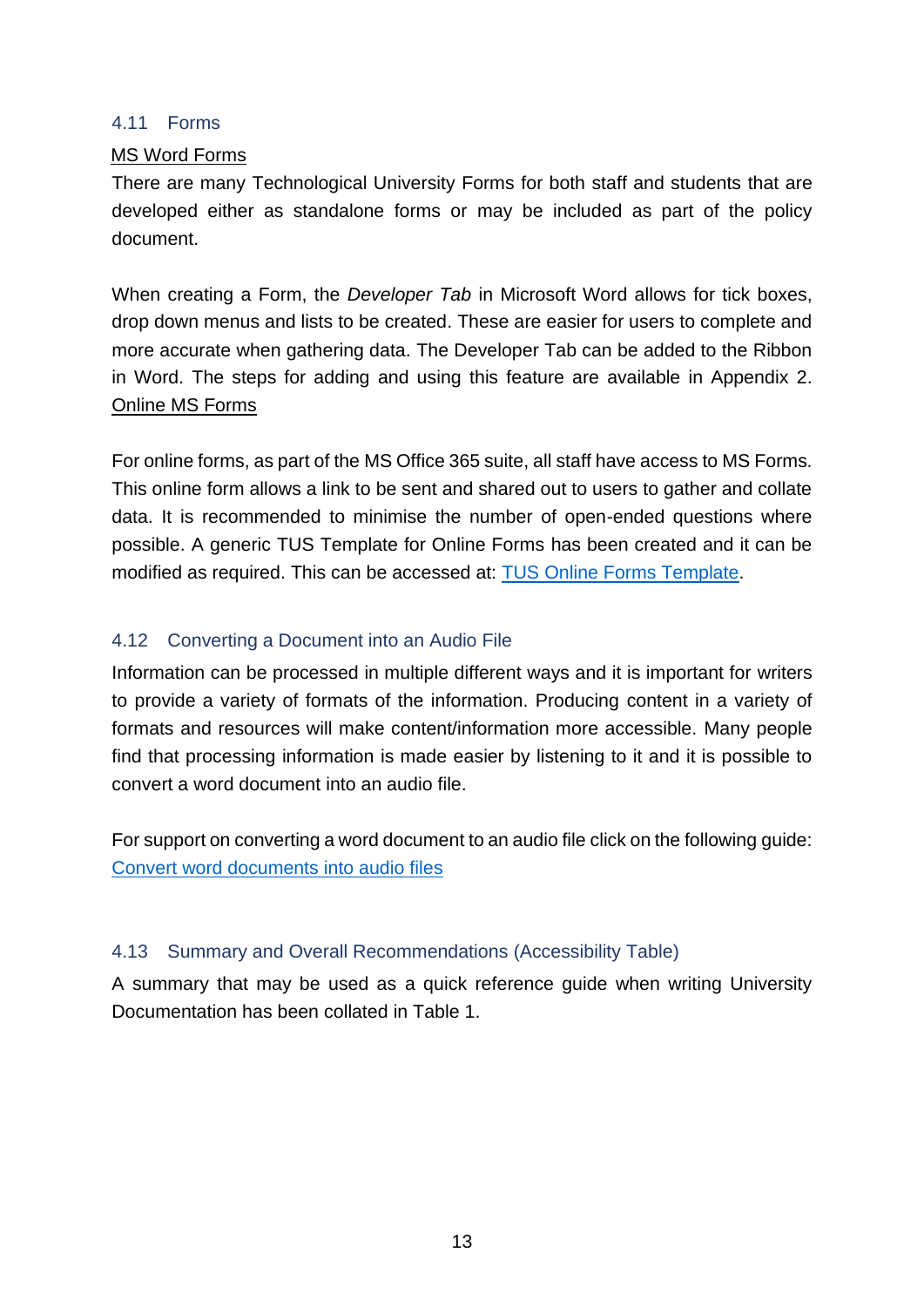| <b>Items</b>             | <b>Description</b>                                                                                                                                     | <b>Benefit</b>                                                                                                                  |
|--------------------------|--------------------------------------------------------------------------------------------------------------------------------------------------------|---------------------------------------------------------------------------------------------------------------------------------|
| <b>Typeface</b>          | San Serif such Verdana and<br><b>Arial &amp; Tahoma</b>                                                                                                | Easier text to read than Serif<br>text such as Times New Roman                                                                  |
| <b>Font</b>              | Keep to the regular font.<br>Bold should be reserved for<br>Headings or when<br>emphasising key words.<br>Italics kept to a minimum<br>such as quotes. | <b>Students with visual</b><br>impairments can see text easier<br>in the regular font.<br>Easier reading improves<br>engagement |
| <b>Font</b>              | Powerpoint presentation,<br>$size - 24$<br>Word documents - size 12                                                                                    | Improves readability for students<br>with Dyslexia, low visibility<br>students                                                  |
| <b>Colours</b>           | Use of contrasting colours -<br>Colours that may not be<br>visible to colourblind students<br>would include light blue and<br>yellow                   | Increases engagement and<br>easily highlights key information                                                                   |
| <b>Line Spacing</b>      | Minimum spacing should be<br>between 1.2 and 1.5                                                                                                       | Makes text easier to read                                                                                                       |
| <b>Section Headings</b>  | Clearly identify headings and<br>section content                                                                                                       | Allows readers to find relevant<br>content easier.                                                                              |
|                          | Page Numbering   Apply number in clear black<br>at bottom of page in the<br>centre of the page. Avoid the<br>use of Roman numerals.                    | Page number helps readers<br>keep track of the document.                                                                        |
| <b>Table of Contents</b> | Allows for section headings<br>to be easily linked to and<br>sections and page numbers<br>automatically updated.                                       | Allows readers to view content<br>easily and navigate through a<br>document                                                     |
| <b>Graphs</b>            | Use graphs with clear data<br>Avoid cluttered graphs/charts                                                                                            | Allows readers to interpret the<br>data clearly.                                                                                |
| Images and               | Including alt text                                                                                                                                     | Visually impaired readers can                                                                                                   |

# **Table 1. Suggested Guidelines for Writing Documents\***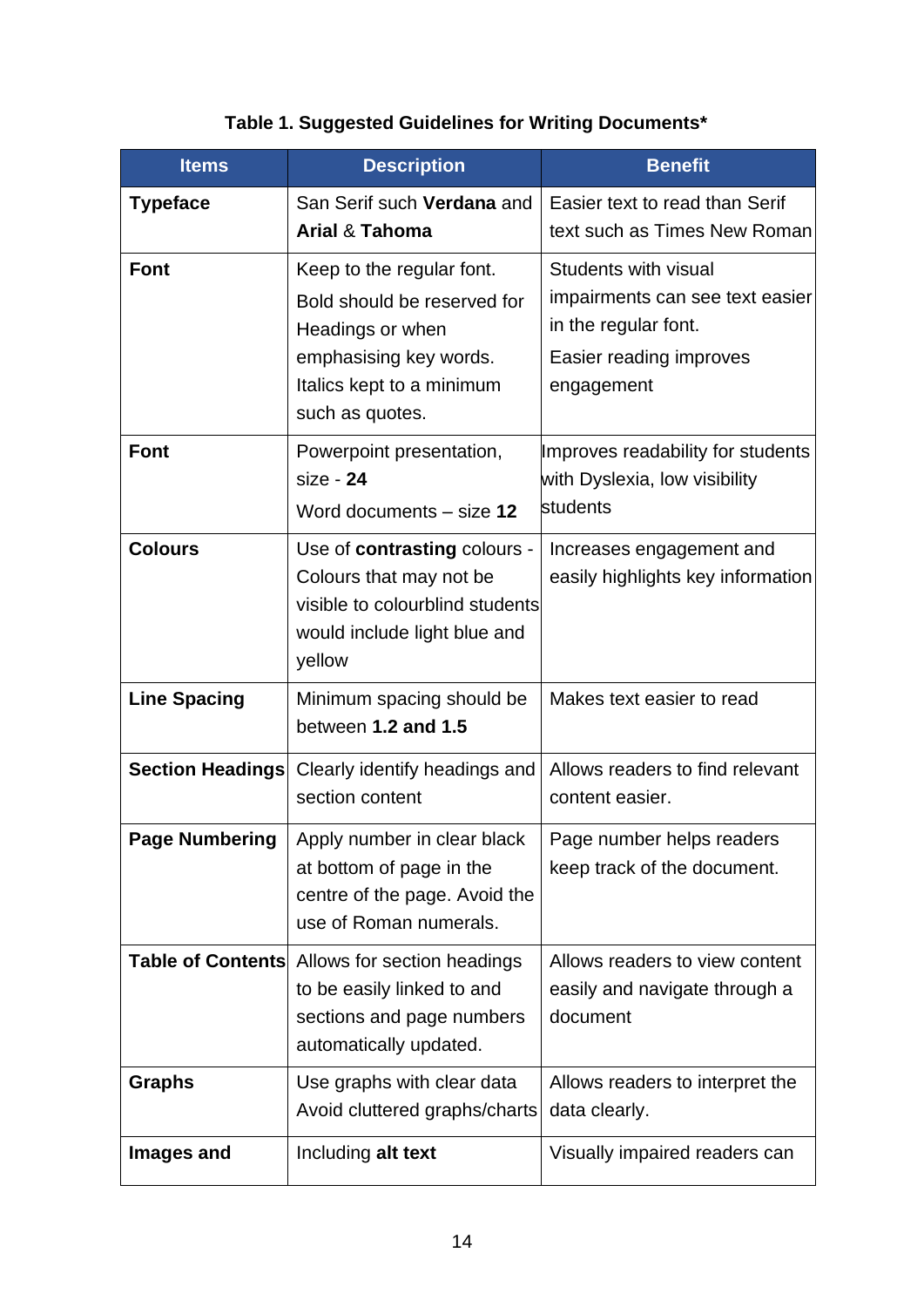| Logos                 |                                                                   | use read aloud function.                                                                                                     |
|-----------------------|-------------------------------------------------------------------|------------------------------------------------------------------------------------------------------------------------------|
| <b>Hyperlinks</b>     | Links are blue and<br>underlined                                  | Provides a consistent and<br>standardised format for<br>hyperlinks                                                           |
| References-<br>style  | Use Harvard Style                                                 | Aligns to the Universities<br>recommended referencing style                                                                  |
| Words per<br>sentence | Try to keep sentences<br>between 15-20 words.                     | Increase accuracy, relevance &<br>understanding                                                                              |
| <b>Text Alignment</b> | Justified for the text within<br>the main body of the<br>document | Provides equal spacing on the<br>left and right sides of the text<br>block which gives the text a<br>more formal appearance. |

*\* Based on guidelines from the National Adult Literacy Agency [NALA](https://www.nala.ie/)[9] and [AHEAD](https://www.ahead.ie/)[8] as well as EU and international recommendations including the Center for Applied Special Technology [CAST](https://www.cast.org/)[10] .*

Although there are many variances in the type of information that will be included in the different types of documentation being produced such as policies, reports, application forms, inter alia, the aim is that these guidelines will support consistency in the layout, structure and format for how Technological University documentation is developed and accessed.

A template file has been created which has been formatted based on the guidelines below and is available to download and use from this link: [TUS Document Template.](https://studentlit-my.sharepoint.com/:w:/g/personal/patrick_fitzgerald_lit_ie/EdRyoSAVXzJArNVCh4SS0HMBKXCTgHsmE9hO9imPwxmZDg?e=WaxLT3)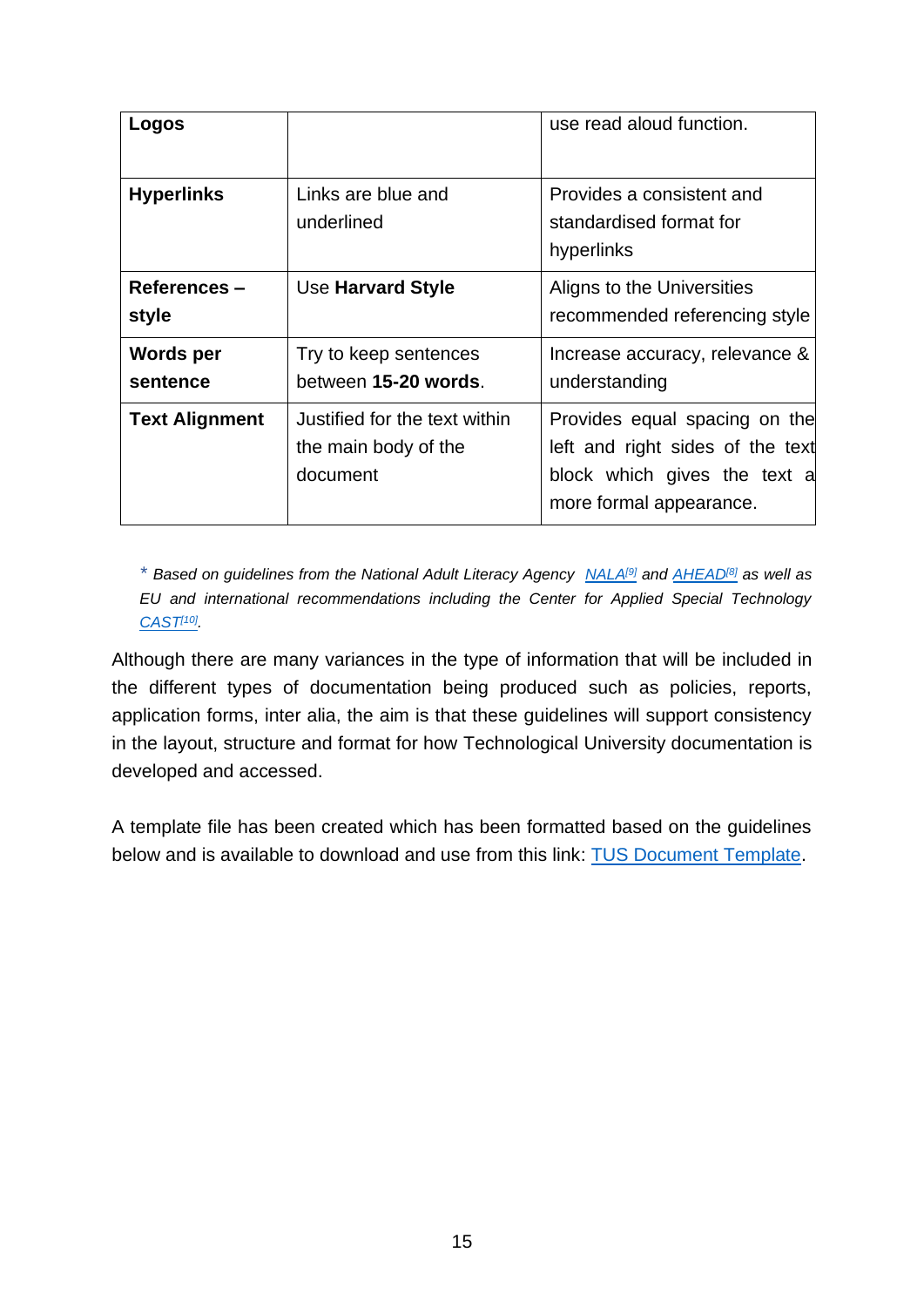#### <span id="page-15-0"></span>5.0 Part B : Making Gender Neutral Documents and Communications

This section of the guide is produced in the context of TUS's commitment to equality, diversity and inclusion with particular emphasis on guiding and supporting gender neutral communication. In line with Athena Swan Gender Equality Action Plan commitments, this section offers rationale for and examples of gender neutral terms for use in TUS official documentation as well as for staff who are seeking additional guidance and support in inclusive language.

The Technological Universities Act references promoting the attainment of gender balance and equality of opportunity among students and staff of the Technological University. This Guide supports this objective. It is further noted that the Act references that some Statutory Bodies, such as Governing Body and Academic Council make references to minimum numbers of women and men in their composition and the associated documentation will reflect this. This section is therefore a *guide* to gender neutral communication, and statutory reporting obligations, such as those outlined in the Technological Universities Act, may supersede this guide.

Moving beyond gendered terms can make a document more reflective of the diversity of families and relationships in Ireland - for example, a woman's spouse is not necessarily male, and a single parent is not necessarily female. Gender-neutral language also allows for open interpretation of social roles – for example, the term "fire fighter" allows the reader to imagine someone of any gender, unlike the term "fireman".

Producing documents that are gender-neutral or updating existing documents to make them gender-neutral, demonstrates our acknowledgement and inclusion of transgender members of our community (students, staff or visitors). Many people do not identify as either male or female and references to "he", "she" or "he/she" are therefore often not adequate to describe all the people to whom a document applies<sup>1</sup>. Finally, it is not necessary to include gender distinctions in most documents (many languages get by without them) and removing them can make documents more concise.

A list of suggested neutral words/phrases is provided in Table 2. This contains suggestions that may assist you in making gender-neutral documents or other communications. Gender-neutral wording decisions may be very simple, and a neutral term can just be slotted into the place of a gendered term. In more complex cases, it

<sup>&</sup>lt;sup>1</sup> This doesn't mean that all transgender people like to be referred to as "they" – but "they" covers all genders in a document which will be read by a wide variety of people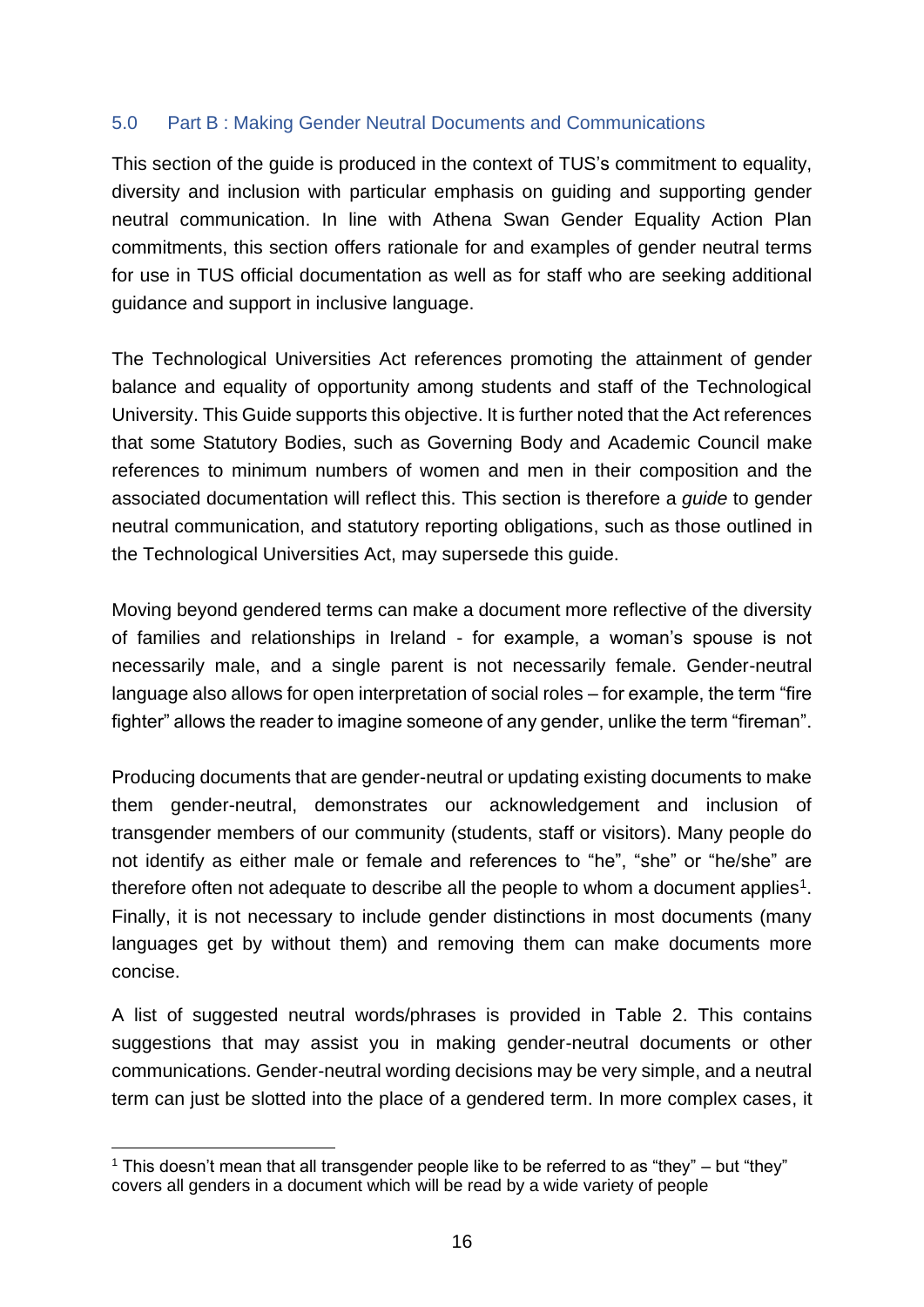can help to rethink the order of the sentence, to search alternative terms, or to consider whether the phrase / sentence is necessary at all.

| <b>Gendered word/phrase</b>                      | <b>Suggested neutral word/phrase</b>                                                                                                                                                                                                                                                                                                    |
|--------------------------------------------------|-----------------------------------------------------------------------------------------------------------------------------------------------------------------------------------------------------------------------------------------------------------------------------------------------------------------------------------------|
| "He", "She" or "He / She"                        | They                                                                                                                                                                                                                                                                                                                                    |
| "His", "Her" or "His / Her"                      | <b>Their</b>                                                                                                                                                                                                                                                                                                                            |
| "Him", "Her" or "Him / Her"                      | Them                                                                                                                                                                                                                                                                                                                                    |
| "Mr", "Ms" or "Mr / Ms"                          | You should avoid using these gendered titles unless<br>they are necessary. If they are necessary, such as on<br>some forms, it is good practice to offer "Mx" as an<br>option as well as "Mr" and "Ms", "Mx" is a title that<br>can be used by a person of non-binary gender or by<br>anybody who prefers not to disclose their gender. |
| "Father" / "Mother"                              | Parent (similarly, "Grandparent")                                                                                                                                                                                                                                                                                                       |
| "Husband" / "Wife"                               | Spouse                                                                                                                                                                                                                                                                                                                                  |
| "Boyfriend" / "Girlfriend"                       | Partner                                                                                                                                                                                                                                                                                                                                 |
| "Son" / "Daughter"                               | Child                                                                                                                                                                                                                                                                                                                                   |
| "Man" / "Woman"                                  | Person (or occasionally "human" can be more<br>appropriate, e.g. "humankind")                                                                                                                                                                                                                                                           |
| "Chairman" /<br>"Chairwoman"                     | Chairperson (or "Chair")                                                                                                                                                                                                                                                                                                                |
| "Dear Sir / Madam"                               | This could be replaced with "To Whom it May<br>Concern", "Dear Colleague", "Dear Student".                                                                                                                                                                                                                                              |
| "Ladies and Gentlemen"                           | "Honoured Guests", "Esteemed Colleagues", inter<br>alia.                                                                                                                                                                                                                                                                                |
| Gendered job titles e.g.<br>"Barman" / "Barmaid" | Look up neutral alternatives e.g. "Bartender"                                                                                                                                                                                                                                                                                           |
| "Male" or "Female" as<br>adjective               | Don't use if not necessary to do so: for example, the<br>adjective in phrases like "male nurse" or "female<br>Professor" is not usually necessary. However, you<br>might use these terms where gender is specifically<br>relevant, for example in a report on the number of                                                             |

**Table 2. Suggested neutral word/phrase**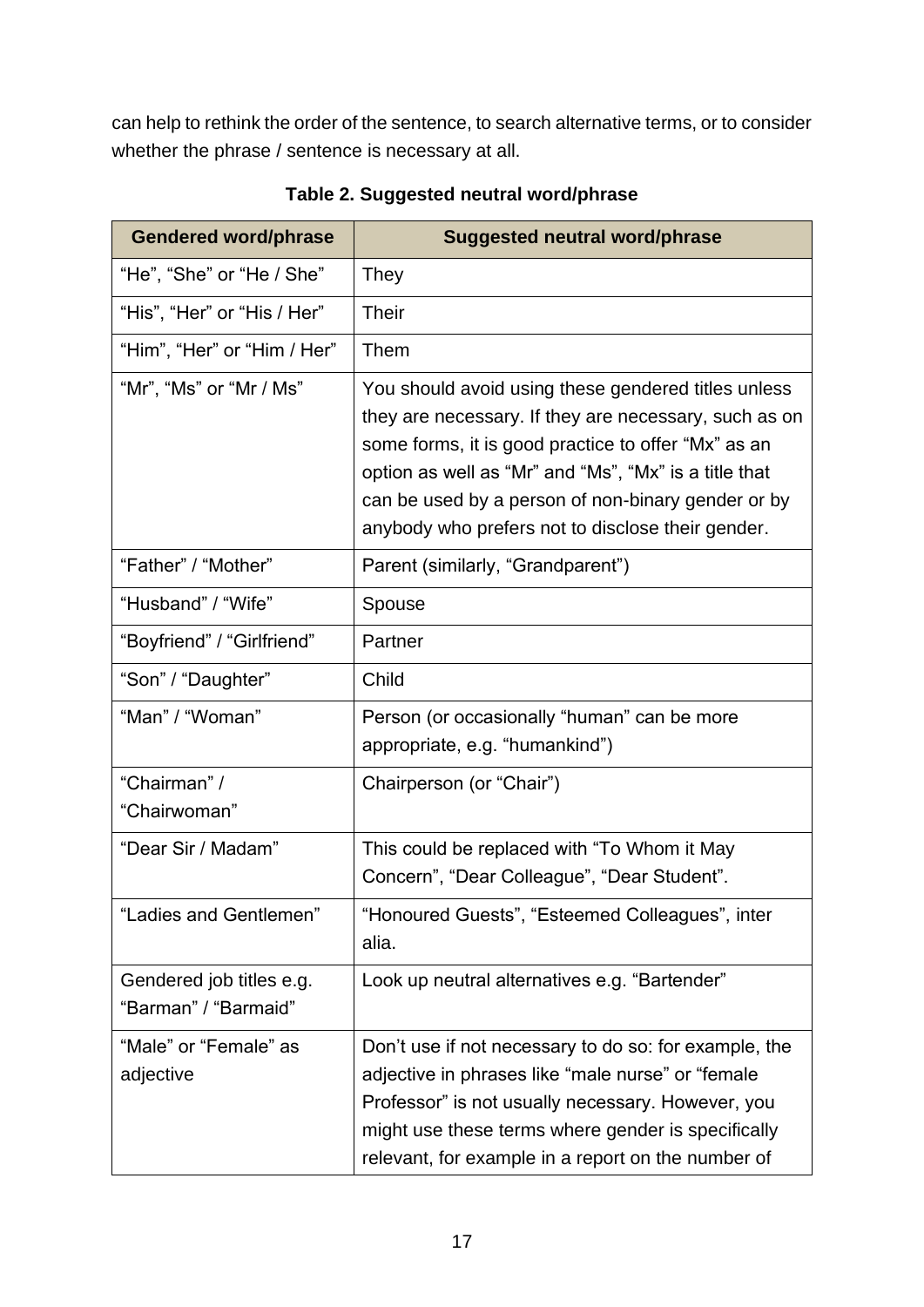|                         | female Lecturers in a department.                     |
|-------------------------|-------------------------------------------------------|
| "Male" or "Female" on   | First, consider whether you need to know the gender   |
| forms                   | of each person completing the form, and remove the    |
|                         | gender question if not. If you do need to include a   |
|                         | gender question, e.g. for statistical purposes, it is |
|                         | advisable to include the further options "Non-binary" |
|                         | and "Prefer not to disclose" <sup>2</sup> .           |
| Images                  | Try to include diversity of gender in the images you  |
|                         | use in webpages, posters, etc., and consider how      |
|                         | you might overcome stereotyping - show a female       |
|                         | scientist or a male homemaker, for example.           |
| Symbols (e.g. on toilet | A range of gender-neutral symbols are available and   |
| signs)                  | the Equality Office can advise on this.               |

<sup>&</sup>lt;sup>2</sup> If you report on gender to another body, e.g. the HEA, check their requirements before altering your forms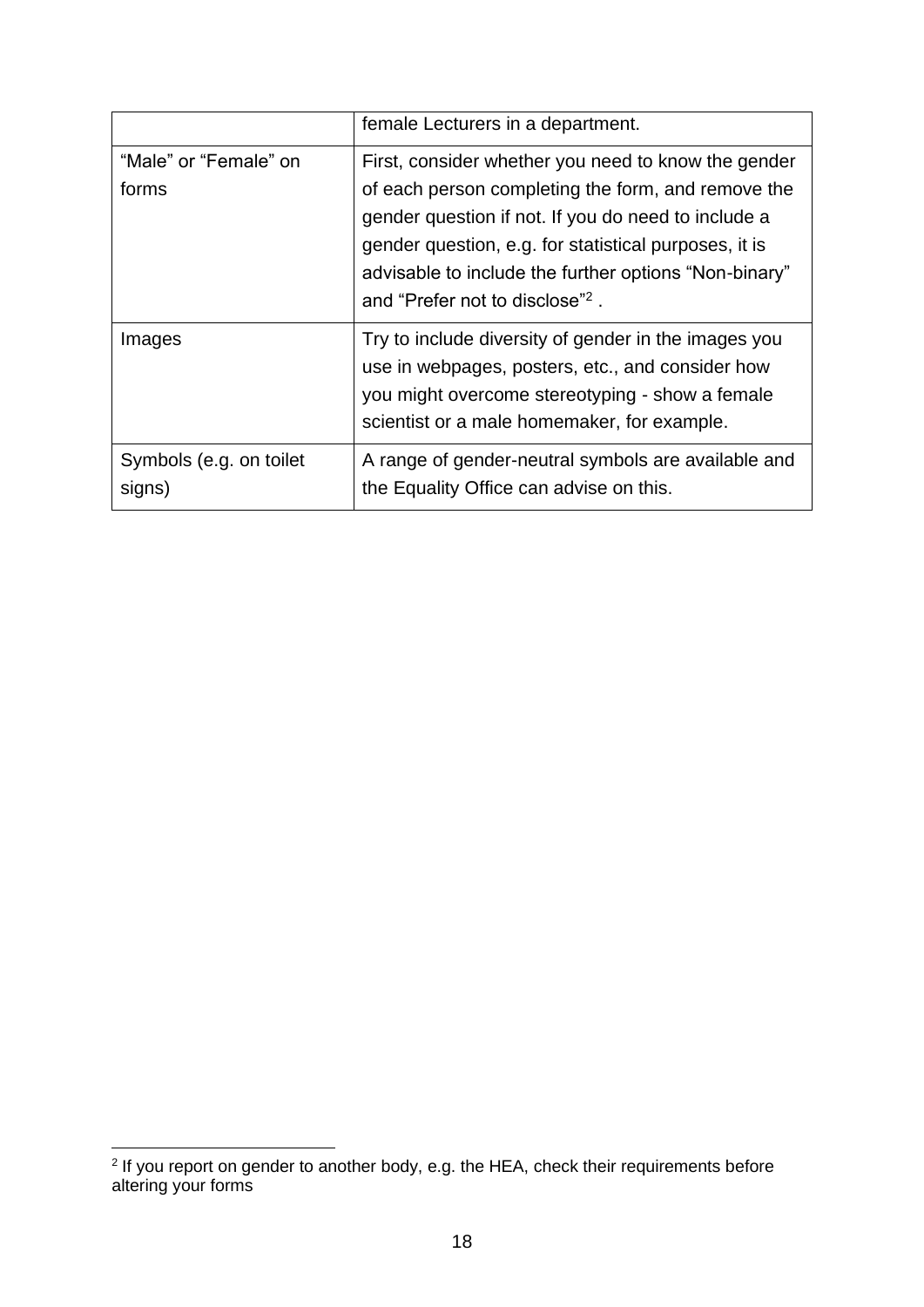#### <span id="page-18-0"></span>6.0 References

- 1. [AIT-LIT Application for Designation as a Technological University](https://studentlit.sharepoint.com/Staff/Executive/President/Shared%20Documents/TU%20Application/AIT-LIT%20Application%20Document.pdf)
- 2. [Technological Universities Act, 2018](file:///C:/SOT/LIT/Documents%20and%20Policies/New%20TU%20Docs/BM/Jan%2012th/Updated/a318.pdf%20(oireachtas.ie))
- 3. [The Equal Status Acts 2000-2015](https://www.irishstatutebook.ie/eli/2000/act/8/enacted/en/html)
- 4. [Disability Act 2005 \(irishstatutebook.ie\)](https://www.irishstatutebook.ie/eli/2005/act/14/enacted/en/html)
- 5. [EU Accessibility Directive](https://op.europa.eu/en/publication-detail/-/publication/ce26d769-b85d-11e6-9e3c-01aa75ed71a1)
- 6. [Technological Higher Education Quality Framework](http://www.thea.ie/contentfiles/1A_v2.pdf)
- 7. Rubens, P., 2002. *Science and Technical Writing: A Manual of Style*. Routledge.
- 8. [Creating Accessible Documents -](https://ahead.ie/creatingaccessibledocuments) AHEAD (Webinar [Introduction to Making a](https://www.youtube.com/watch?v=DfD6sqd858Q&list=PLoZ_XD6LkwMJOfw2MEjeExdjKQinHWm3q)  [Word Document Accessible. -](https://www.youtube.com/watch?v=DfD6sqd858Q&list=PLoZ_XD6LkwMJOfw2MEjeExdjKQinHWm3q) YouTube)
- 9. [NALA [A plain English Design Tips](https://www.nala.ie/plain-english/plain-english-tips/)
- 10[.Centre for Applied Special Technology CAST](https://www.cast.org/)
- <span id="page-18-1"></span>7.0 Useful Resources and Links
	- 1. EU directive 2016/2012: [Accessibility of the website and mobile applications](https://op.europa.eu/en/publication-detail/-/publication/ce26d769-b85d-11e6-9e3c-01aa75ed71a1)  [of public sector bodies](https://op.europa.eu/en/publication-detail/-/publication/ce26d769-b85d-11e6-9e3c-01aa75ed71a1)
	- 2. NALA, Plain English writing and Design tips, Retrieved from [www.nala.ie/plain-english/plain-english-tips/](http://www.nala.ie/plain-english/plain-english-tips/)
	- 3. [Equal Status Acts 2000-2018](http://www.irishstatutebook.ie/eli/2000/act/8/enacted/en/html)
	- 4. Making a PowerPoint presentation to a more accessible form: <https://youtu.be/kARiAZFgm2E>
	- 5. Making a Word document to a more accessible form: <https://youtu.be/YVzZQW6-s-8>
	- 6. AHEAD Accessibility Series: AHEAD Webinar- [Introduction](https://www.youtube.com/watch?v=DfD6sqd858Q&list=PLoZ_XD6LkwMJOfw2MEjeExdjKQinHWm3q&index=3) to making a Word Document accessible
	- 7. [AHEAD Association for Higher Education Access And Disability](https://ahead.ie/education)
	- 8. Penn State: [Accessibility and Usability at Penn State](https://accessibility.psu.edu/images/charts/) form: [Accessibility at Penn State | Charts & Accessibility \(psu.edu\)](https://accessibility.psu.edu/images/charts/)
	- 9. Diagram Center: [Making Images Accessible -](http://diagramcenter.org/making-images-accessible.html) DIAGRAM Center
	- 10.Diagram Center: [How to describe complex images for accessibility](https://www.youtube.com/watch?v=oSdz6KZpLjs)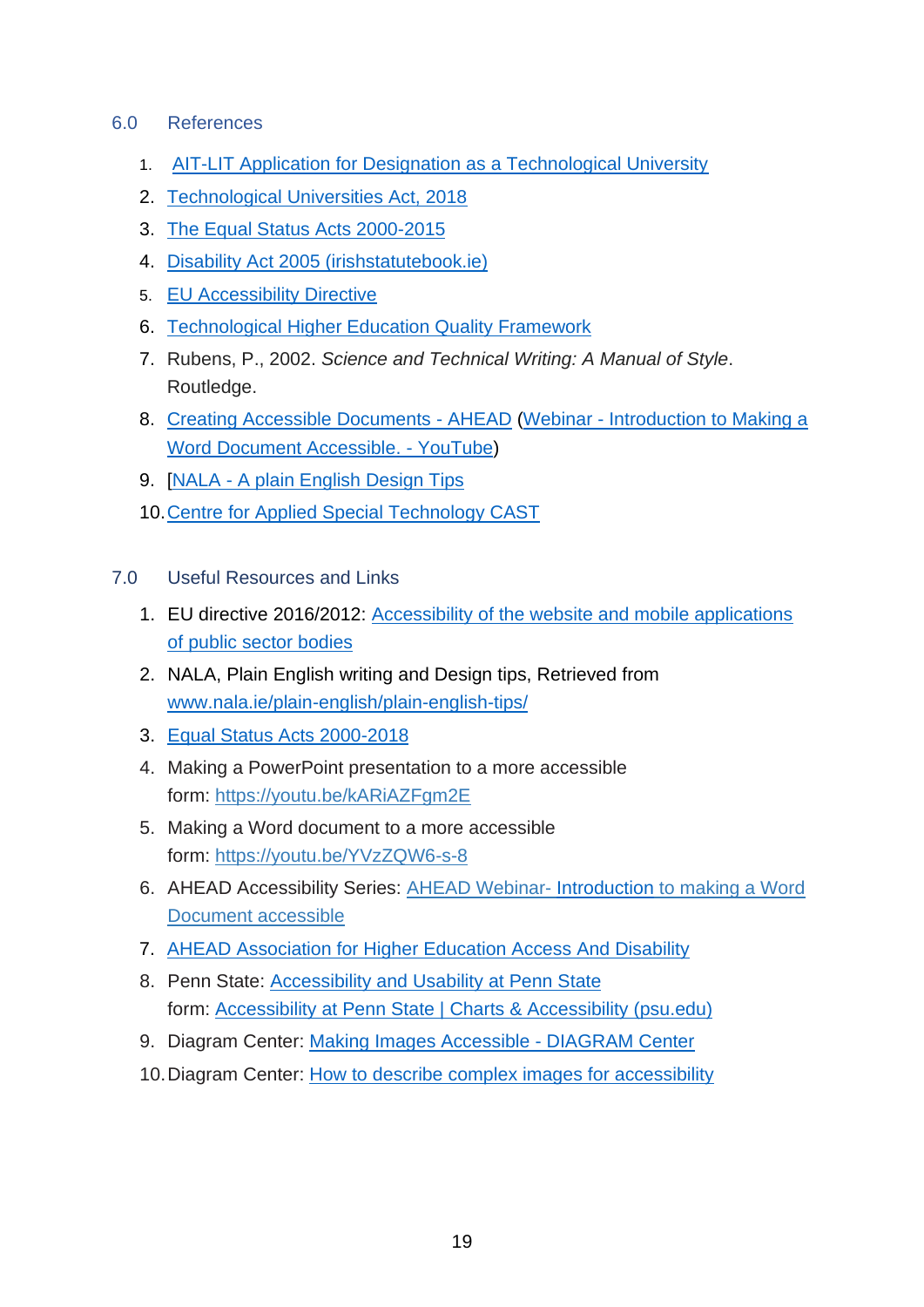# <span id="page-19-0"></span>7.0 Appendices

Appendix 1: Accessibility Checker Appendix 2: MS Word Forms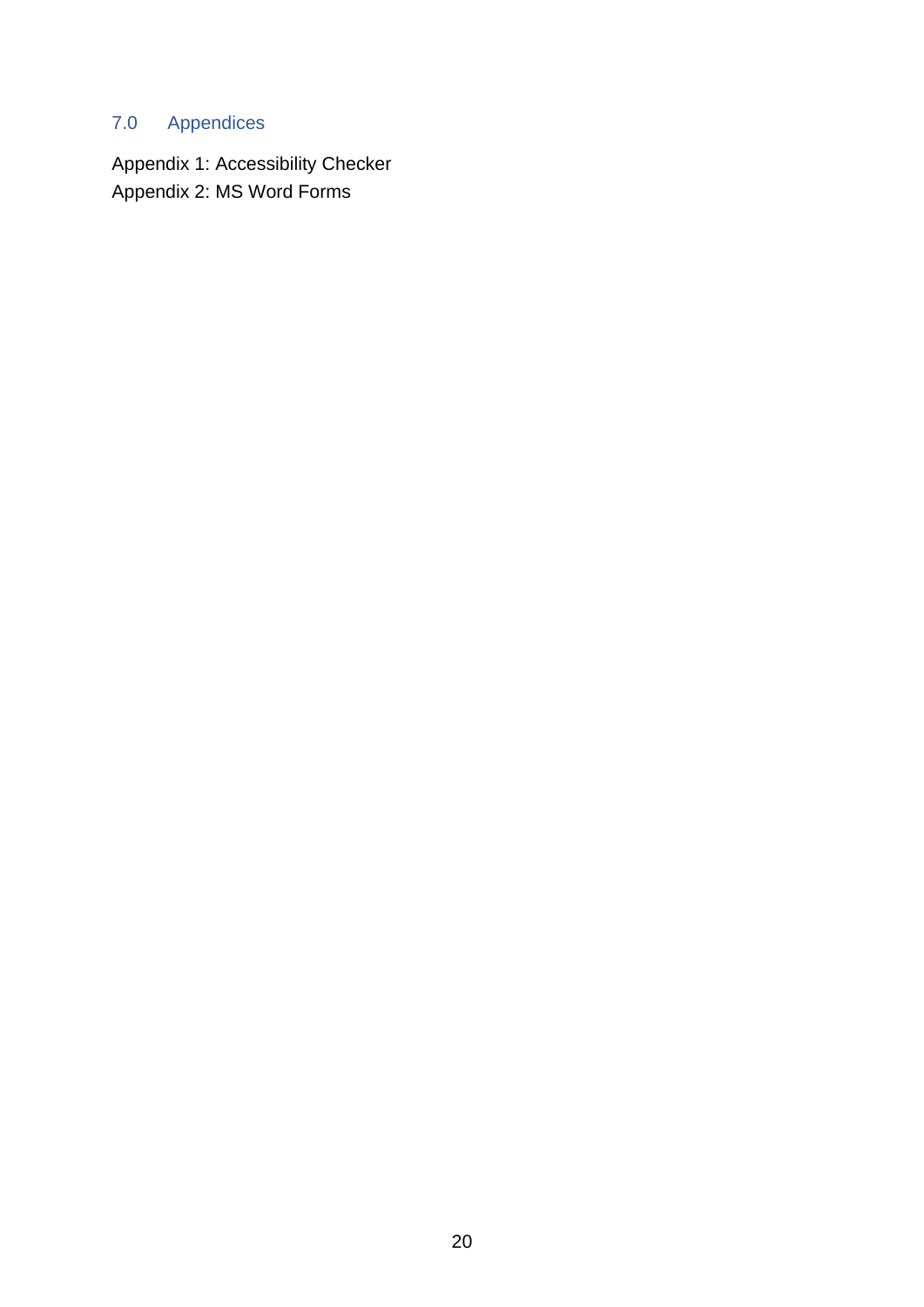## <span id="page-20-0"></span>**Appendix 1: Accessibility Checker**

To access the Accessibility Checker in Microsoft Word select the **Review** tab from the application Ribbon (Fig.4)



## **Figure 4 Review Tab in Microsoft Word**

#### Next select the **Check Accessibility** menu option (Fig.5)

| File<br>Home                | Insert | Draw                 | Design                   | Layout             | References | Mailings         | Review        |
|-----------------------------|--------|----------------------|--------------------------|--------------------|------------|------------------|---------------|
| $\mathbb{Z}$ Editor         |        |                      | $\frac{1}{2}$            |                    |            | 口 Previous       |               |
| <b>EE</b> Thesaurus         | Read   | Check                |                          | Translate Language | New        | 立 Next<br>Delete |               |
| $\frac{1}{2123}$ Word Count | Aloud  | Accessibility $\sim$ | $\overline{\phantom{a}}$ | $\mathbf{v}$       | Comment    | $\tau_{\rm eff}$ | Show Comments |
| Proofing                    | Speech | Ascessibility        |                          | Language           |            | Comments         |               |

**Figure 5 Accessibility Checker Menu Option**

The Accessibility Checker window (Fig 6.) will open on the right-hand side of the Word application. Any errors, warnings and suggestions for improving the accessibility of the document will be listed in this window.



**Figure 6 Accessibility Checker Report**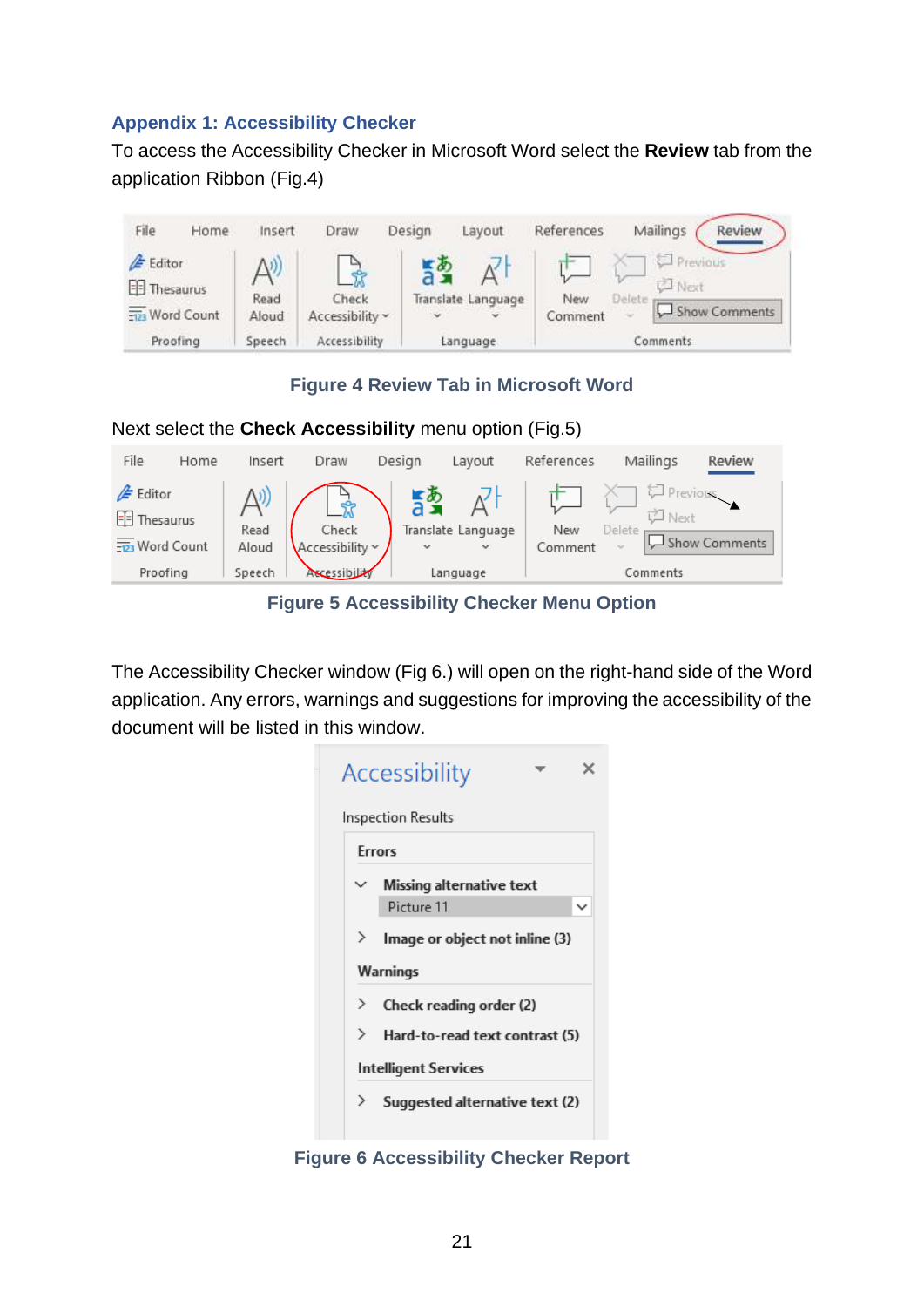#### <span id="page-21-0"></span>**Appendix 2: Microsoft Word Forms**

To enable the forms feature in Microsoft Word you need to customise the Ribbon in the Word application (Fig. 7). To do this, right click on the Ribbon bar and select the **Customize the Ribbon** option.



**Figure 7 Customise Ribbon in MS Word**

Select **Developer** from the menu options and then click the **OK** button. (Fig. 8)

| <b>Word Options</b>                                                                                                                                           |                                                                                                                                                                                                                                                                                                                                                                                                                                                                                                                                                                                                                                                                         |                          |                         |                                                                                                                                                                                                                                                                                                                                                                                                         |                  | 2                | X                        |
|---------------------------------------------------------------------------------------------------------------------------------------------------------------|-------------------------------------------------------------------------------------------------------------------------------------------------------------------------------------------------------------------------------------------------------------------------------------------------------------------------------------------------------------------------------------------------------------------------------------------------------------------------------------------------------------------------------------------------------------------------------------------------------------------------------------------------------------------------|--------------------------|-------------------------|---------------------------------------------------------------------------------------------------------------------------------------------------------------------------------------------------------------------------------------------------------------------------------------------------------------------------------------------------------------------------------------------------------|------------------|------------------|--------------------------|
| General<br>Display<br>Proofing<br>Save<br>Language<br>Accessibility<br>Advanced<br>Customize Ribbon<br>Quick Access Toolbar<br>Add-ins<br><b>Trust Center</b> | <sub>타</sub> 라 Customize the Ribbon and keyboard shortcuts.<br>Choose commands from: 1<br>Popular Commands<br><b>Accept Revision</b><br><b>Add Table</b><br>厈<br>Align Left<br>Bullets<br><del>Conter</del><br>Change List Level<br>Conter<br>[a Copy]<br>$X$ Cut<br>Define New Number Format<br>Delete [Delete Comment]<br>眧<br><b>Draw Table</b><br><b>Draw Vertical Text Box</b><br>।≂ा<br>ρz<br>Email<br>Ω<br>Find<br>Fit to Window Width<br>Font<br>A Font Color<br>A Font Settings<br><b>Font Size</b><br>ab Footnote<br>Format Painter<br>A <sup>^</sup> Grow Font [Increase Font Size]<br><b>Insert Comment</b><br><b>Insert Page &amp; Section Breaks</b><br>襾 | D.<br>Ŀ<br>¥<br>沪<br>Þ   | $Add \geq$<br><< Remove | Customize the Ribbon: 0<br>Main Tabs<br>$\Box$ Home<br>田 Clipboard<br>田 Font<br>田 Paragraph<br>田 Protection<br>田 Styles<br>田 Editing<br>田 Adobe Acrobat<br>田 Voice<br>田 Editor<br><b>田 Reuse Files</b><br>田 V Insert<br><b>⊞</b> ○ Draw<br>田 Design<br><b>⊞</b> Ø Layout<br>田 Z References<br>田 V Mailings<br><b>⊞</b> ⊘ Review<br>田 View<br>$\boxplus \Box$ Developer<br>$\sqrt{}$ Add-ins<br>田 Ø Help |                  | $\blacktriangle$ | $\overline{\phantom{a}}$ |
|                                                                                                                                                               | <b>Co</b> Insert Picture<br>A Insert Text Box                                                                                                                                                                                                                                                                                                                                                                                                                                                                                                                                                                                                                           |                          |                         | 田 Z Acrobat                                                                                                                                                                                                                                                                                                                                                                                             |                  |                  |                          |
|                                                                                                                                                               | $E \equiv$ Line and Paragraph Spacing<br>2 Link [Add a Hyperlink]<br>Keyboard shortcuts:<br>Customize                                                                                                                                                                                                                                                                                                                                                                                                                                                                                                                                                                   | $\overline{\phantom{a}}$ |                         | New Tab<br>New Group<br>Customizations:<br>Reset ▼<br>Import/Export ▼                                                                                                                                                                                                                                                                                                                                   | Rename<br>ന<br>⊕ |                  |                          |
|                                                                                                                                                               |                                                                                                                                                                                                                                                                                                                                                                                                                                                                                                                                                                                                                                                                         |                          |                         |                                                                                                                                                                                                                                                                                                                                                                                                         | <b>OK</b>        | Cancel           |                          |

**Figure 8 Microsoft Word Customise Ribbon Options**